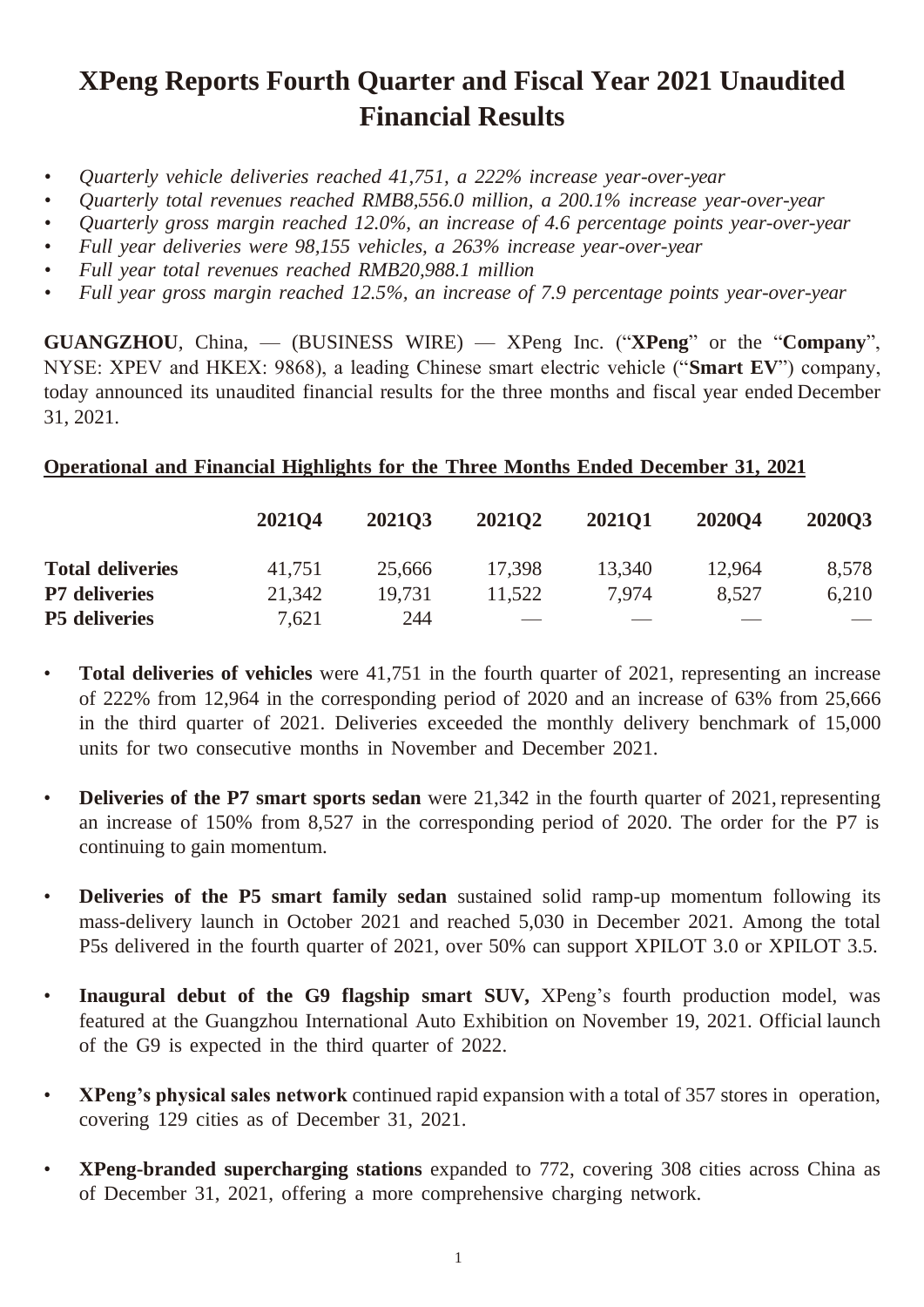- **Total revenues** were RMB8,556.0 million (US\$1,342.6 million) for the fourth quarter of 2021, representing an increase of 200.1% from the same period of 2020, and an increase of 49.6% from the third quarter of 2021.
- **Revenues from vehicle sales** were RMB8,187.2 million (US\$1,284.7 million) for the fourth quarter of 2021, representing an increase of 199.3% from the same period of 2020, and an increase of 49.9% from the third quarter of 2021.
- **Gross margin** was 12.0% for the fourth quarter of 2021, compared with 7.4% for the same period of 2020 and 14.4% for the third quarter of 2021.
- **Vehicle margin,** which is gross profit of vehicle sales as a percentage of revenues from vehicle sales, was 10.9% for the fourth quarter of 2021, compared with 6.8% for the same period of 2020 and 13.6% for the third quarter of 2021.
- **Net loss** was RMB1,287.2 million (US\$202.0 million) for the fourth quarter of 2021, compared with RMB787.4 million for the same period of 2020 and RMB1,594.8 million for the third quarter of 2021. Excluding share-based compensation expenses, non-GAAP net loss was RMB1,198.3 million (US\$188.0 million) in the fourth quarter of 2021, compared with RMB712.6 million for the same period of 2020 and RMB1,492.1 million for the third quarter of 2021.
- **Net loss attributable to ordinary shareholders of XPeng** was RMB1,287.2 million (US\$202.0 million) for the fourth quarter of 2021, compared with RMB787.4 million for the same period of 2020 and RMB1,594.8 million in the third quarter of 2021. Excluding share-based compensation expenses, non-GAAP net loss attributable to ordinary shareholders of XPeng was RMB1,198.3 million (US\$188.0 million) for the fourth quarter of 2021, compared with RMB712.6 million for the same period of 2020 and RMB1,492.1 million for the third quarter of 2021.
- **Basic and diluted net loss per American depositary share (ADS)** were both RMB1.51 (US\$0.24) for the fourth quarter of 2021. Non-GAAP basic and diluted net loss per ADS were both RMB1.41 (US\$0.22) for the fourth quarter of 2021. Each ADS represents two Class A ordinary shares.
- **Cash and cash equivalents, restricted cash, short-term deposits, short-term investments and long-term deposits** were RMB43,543.9 million (US\$6,833.0 million) as of December 31, 2021, compared with RMB35,342.1 million as of December 31, 2020 and RMB45,357.9 million as of September 30, 2021.

#### **Key Financial Results**

(in RMB millions, except for per ordinary share data and percentages)

|                  | <b>For the Three Months Ended</b><br>December 31, September 30, December 31, | $%$ Change <sup>1</sup> |         |        |                  |
|------------------|------------------------------------------------------------------------------|-------------------------|---------|--------|------------------|
|                  | 2020                                                                         | 2021                    | 2021    | YoY    | Q <sub>o</sub> Q |
| Vehicle revenues | 2,735.4                                                                      | 5,460.1                 | 8,187.2 | 199.3% | 49.9%            |
| Vehicle margin   | 6.8%                                                                         | 13.6%                   | 10.9%   | 4.1pts | $-2.7$ pts       |
| Total revenues   | 2,851.4                                                                      | 5,719.9                 | 8,556.0 | 200.1% | 49.6%            |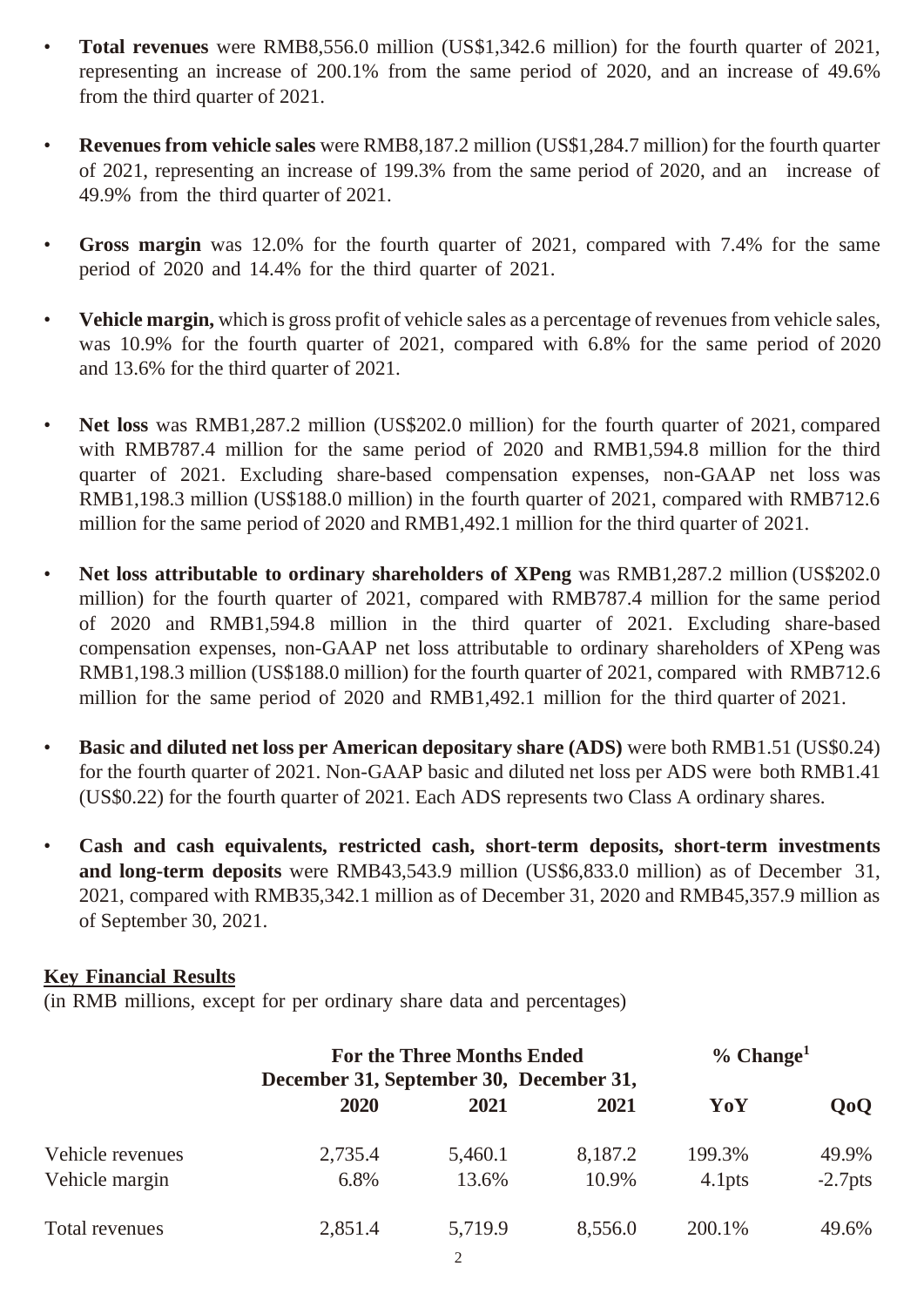| Gross profit                                                  | 210.6 | 820.8   | 1,023.3 | 386.0% | 24.7%     |
|---------------------------------------------------------------|-------|---------|---------|--------|-----------|
| Gross margin                                                  | 7.4%  | 14.4%   | 12.0%   | 4.6pts | $-2.4pts$ |
| Net loss                                                      | 787.4 | 1,594.8 | 1,287.2 | 63.5%  | $-19.3%$  |
| Non-GAAP net loss                                             | 712.6 | 1,492.1 | 1,198.3 | 68.2%  | $-19.7%$  |
| Net loss attributable to<br>ordinary shareholders             | 787.4 | 1,594.8 | 1,287.2 | 63.5%  | $-19.3%$  |
| Non-GAAP net loss<br>attributable to ordinary<br>shareholders | 712.6 | 1,492.1 | 1,198.3 | 68.2%  | $-19.7\%$ |

1. Except for vehicle margin and gross margin, where absolute changes instead of percentage changes are presented

#### **Operational and Financial Highlights for the Fiscal Year Ended December 31, 2021**

- **Total deliveries of vehicles** were 98,155 in 2021, representing an increase of 263% from 27,041 in 2020.
- **Deliveries of the P7 smart sports sedan** were 60,569 in 2021, representing an increase of 302% from 15,062 in 2020.
- **Deliveries of the P5 smart family sedan** were 7,865 in 2021.
- **Total revenues** were RMB20,988.1 million (US\$3,293.5 million) for the fiscal year of 2021, representing an increase of 259.1% from RMB5,844.3 million for the prior year.
- **Revenues from vehicle sales** were RMB20,042.0 million (US\$3,145.0 million) for the fiscal year of 2021, representing an increase of 261.3% from RMB5,546.8 million for the prior year.
- **Gross margin** was 12.5% for the fiscal year of 2021, compared with 4.6% for the prior year.
- **Vehicle margin,** which is gross profit of vehicle sales as a percentage of revenues from vehicle sales, was 11.5% for the fiscal year of 2021, compared with 3.5% for the prior year.
- **Net loss** was RMB4,863.1 million (US\$763.1 million) for the fiscal year of 2021, compared with RMB2,732.0 million for the prior year. Excluding share-based compensation expenses and fair value change on derivative liabilities related to the redemption right of preferred shares, non-GAAP net loss was RMB4,483.1 million (US\$703.5 million) in the fiscal year of 2021, compared with RMB2,991.8 million for the prior year.
- **Net loss attributable to ordinary shareholders of XPeng** was RMB4,863.1 million (US\$763.1 million) for the fiscal year of 2021. Excluding share-based compensation expenses, fair value change on derivative liabilities related to the redemption right of preferred shares and accretion on preferred shares to redemption value, non-GAAP net loss attributable to ordinary shareholders of XPeng was RMB4,483.1 million (US\$703.5 million) for the fiscal year of 2021, compared with RMB2,991.8 million for the prior year.
- **Basic and diluted net loss per American depositary share (ADS)** were both RMB5.92 (US\$0.93)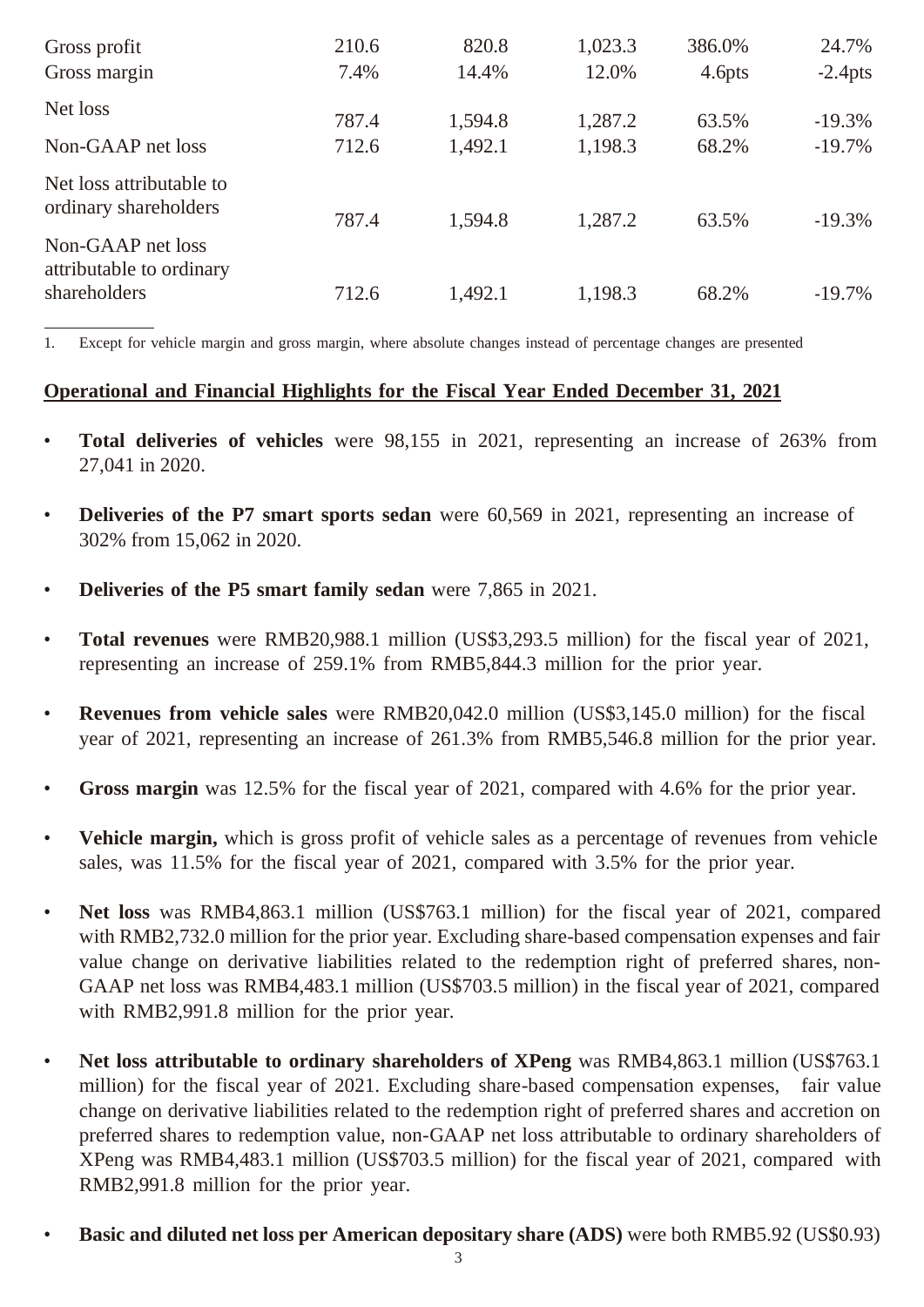for the fiscal year of 2021. Non-GAAP basic and diluted net loss per ADS were both RMB5.46 (US\$0.86) for the fiscal year of 2021. Each ADS represents two Class A ordinary shares.

#### **Key Financial Results**

(in RMB millions, except for per ordinary share data and percentages)

|                                                            | For the Fiscal Year Ended<br>December 31, December 31, | $\%$ Change <sup>1</sup> |          |
|------------------------------------------------------------|--------------------------------------------------------|--------------------------|----------|
|                                                            | 2020                                                   | 2021                     | YoY      |
| Vehicle revenues                                           | 5,546.8                                                | 20,042.0                 | 261.3%   |
| Vehicle margin                                             | 3.5%                                                   | 11.5%                    | 8.0pts   |
| Total revenues                                             | 5,844.3                                                | 20,988.1                 | 259.1%   |
| Gross profit                                               | 266.0                                                  | 2,622.6                  | 886.0%   |
| Gross margin                                               | 4.6%                                                   | 12.5%                    | 7.9pts   |
| Net loss                                                   | 2,732.0                                                | 4,863.1                  | 78.0%    |
| Non-GAAP net loss                                          | 2,991.8                                                | 4,483.1                  | 49.8%    |
| Net loss attributable to ordinary shareholders             | 4,889.7                                                | 4,863.1                  | $-0.5\%$ |
| Non-GAAP net loss attributable to<br>ordinary shareholders | 2,991.8                                                | 4,483.1                  | 49.8%    |

1. Except for vehicle margin and gross margin, where absolute changes instead of percentage changes are presented.

#### **Management Commentary**

Mr. He Xiaopeng, Chairman and CEO of XPeng, said, "2021 was marked by impressive growth with record-breaking fourth quarter deliveries led by our blockbuster P7 model and our newly launched P5 family sedan. For both the full year and fourth quarter, our total deliveries more than tripled yearover-year, fueled by the fast-growing EV penetration in China and our competitive Smart EV products. In addition, fast expansion of our sales and services, and supercharging stations networks and the accelerated rollout of new products are paving the way for even deeper penetration into China's mid- to high-end market segment where robust demand for our products continues to outpace supply."

"We are also excited about our City Navigation Guided Pilot ("**CNGP**"), which is being developed and fast iterated. Our objective for CNGP is to achieve superior safety and user experience in complex urban driving scenarios. The upcoming OTA of CNGP will further strengthen our technology leadership and it will mark another major milestone on our journey toward achieving full scenario autonomous driving for our customers," Mr. He concluded.

"With accelerated deliveries across our three models, our 2021 full-year revenue exceeded RMB20 billion. Notably, we delivered remarkable growth in the fourth quarter, with revenues reaching RMB8.6 billion, up 200.1% year-over-year. Fueled by our strong vehicle models on the market, planned new launches based on new platforms, and technology leadership, we are confident in our continued growth trajectory and structural improvement of gross margin." said Dr. Hongdi Brian Gu, Honorary Vice Chairman and President of XPeng.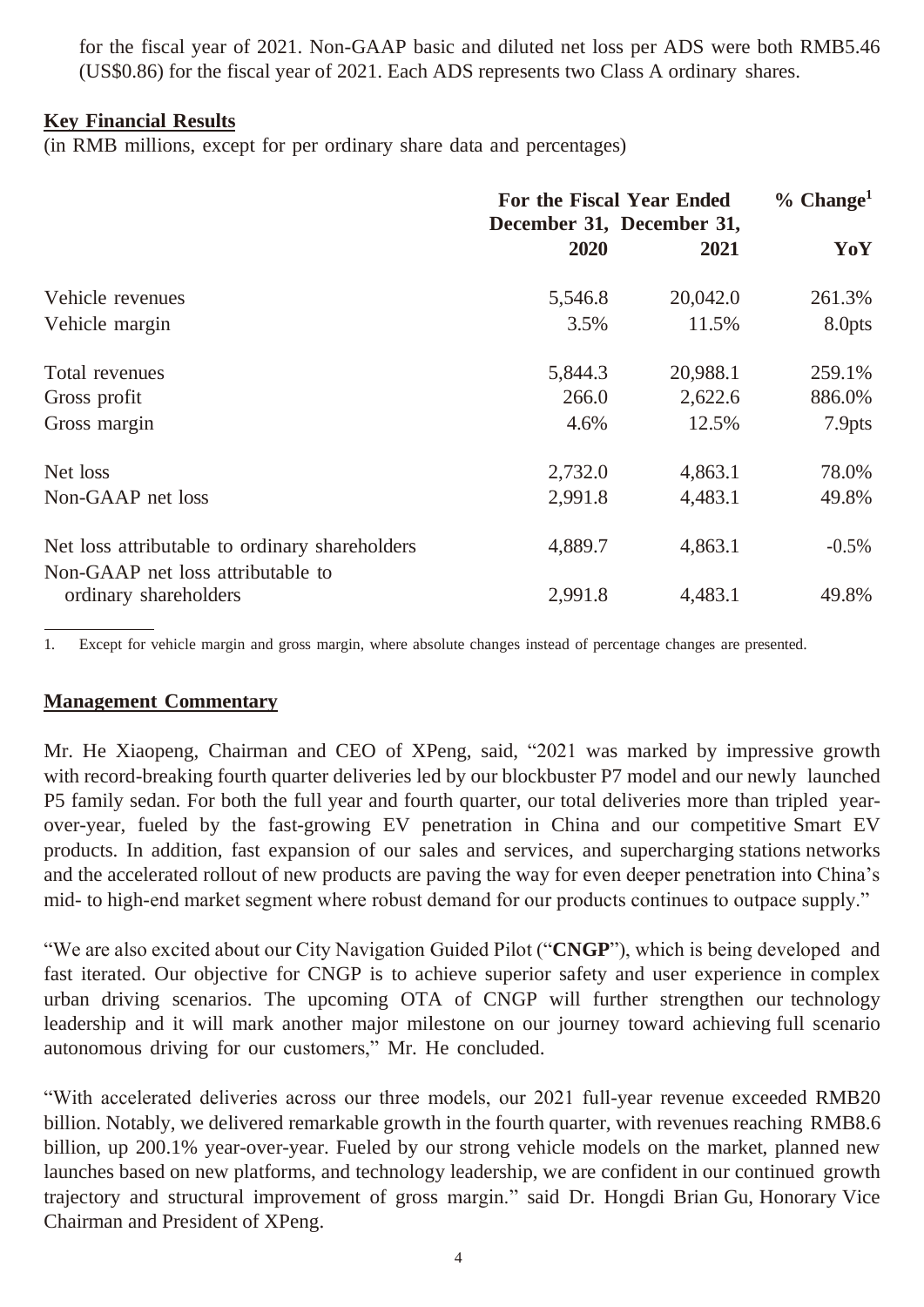#### **Recent Developments**

#### **Deliveries in January and February 2022**

- Total deliveries reached 12,922 vehicles in January 2022, representing a 115% increase year-overyear. The deliveries consisted of 6,707 P7 smart sports sedans, 4,029 P5 smart family sedans and 2,186 G3 and G3i compact smart SUVs.
- Total deliveries reached 6,225 vehicles in February 2022, representing a 180% increase year-overyear. The deliveries consisted of 3,537 P7 smart sports sedans, 2,059 P5 smart family sedans and 629 G3 and G3i compact smart SUVs.
- As of February 28, 2022, cumulative P7 deliveries exceeded 85,000 units and total cumulative Smart EV deliveries exceeded 157,000 units.

#### **Technology upgrade for Zhaoqing manufacturing factory**

During the scheduled downtime over the Chinese New Year Holiday period starting from the end of January, the Company implemented technology upgrades for the Zhaoqing manufacturing factory and production at the Zhaoqing factory resumed in mid-February as planned. The upgrade enables accelerated delivery of its significant order backlog carried over from 2021 to early 2022.

#### **Strong coverage of XPeng-branded supercharging network**

XPeng-branded supercharging network has expanded its coverage across 337 cities in China, making XPeng the first EV auto manufacturer in China's auto industry to reach this milestone. As of January 17, 2022, the number of XPeng-branded supercharging stations increased to 813.

#### **Expansion in Europe**

XPeng continued to expand its presence in Europe. In February 2022, the Company announced its strategic partnerships with two renowned European automobile players for agency retail collaborations in the Netherlands and Sweden, respectively. At the same time, XPeng's first branded overseas retail experience store opened in Stockholm, Sweden.

#### **Inclusion in the Shenzhen and Shanghai-Hong Kong Stock Connect programs**

XPeng's Class A ordinary shares, which are traded on The Stock Exchange of Hong Kong Limited, were included in the Shenzhen and Shanghai-Hong Kong Stock Connect programs in February 2022.

#### **Addition to The Hang Seng TECH Index as a constituent stock**

XPeng was included in the Hang Seng TECH Index as a constituent stock, effective on March 7, 2022. The Hang Seng TECH Index represents the 30 largest technology companies listed in Hong Kong that have high business exposure to technology themes.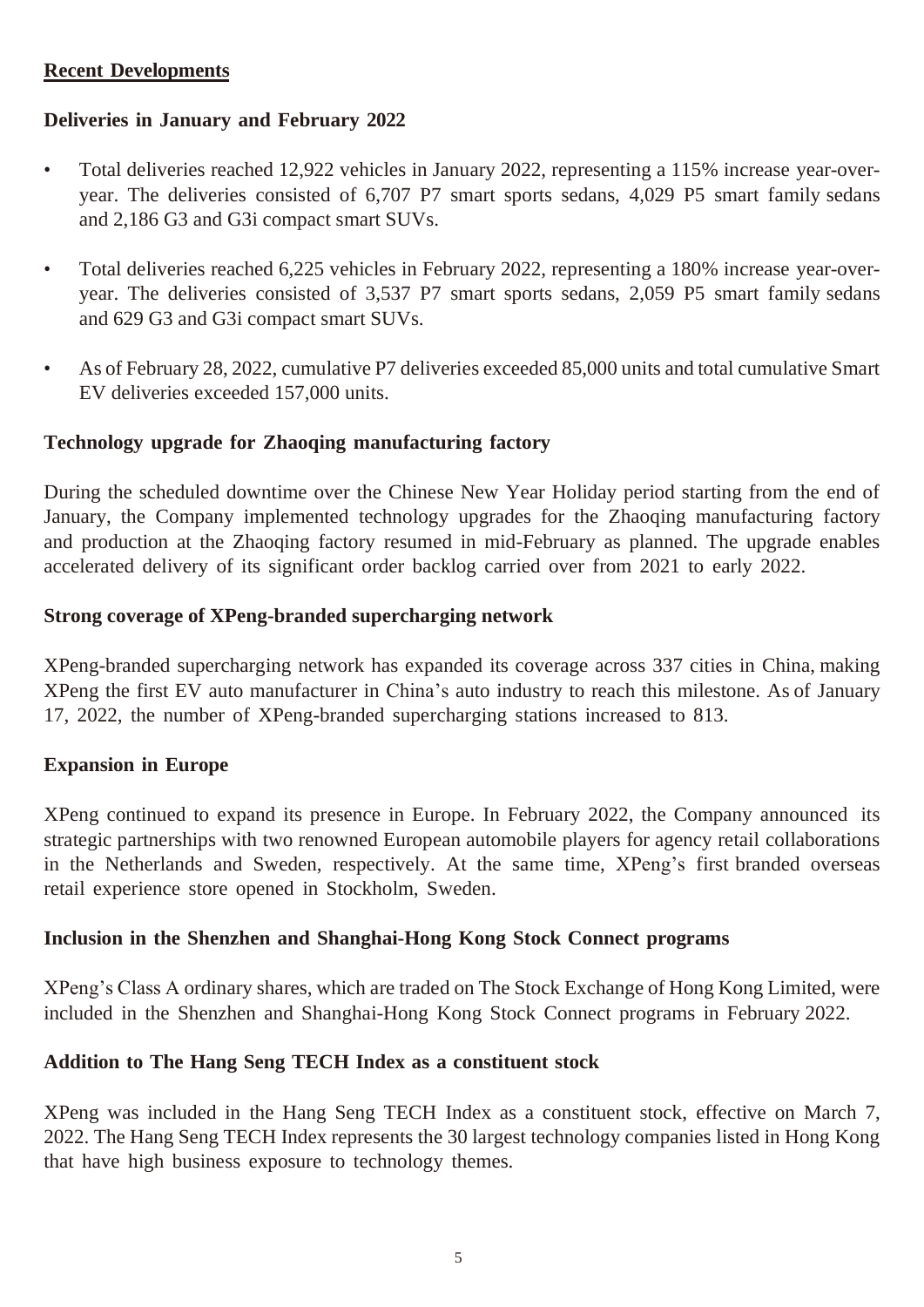#### **Unaudited Financial Results for the Three Months Ended December 31, 2021**

**Total revenues** were RMB8,556.0 million (US\$1,342.6 million) for the fourth quarter of 2021, representing an increase of 200.1% from RMB2,851.4 million for the same period of 2020 and an increase of 49.6% from RMB5,719.9 million for the third quarter of 2021.

*Revenues from vehicle sales* were RMB8,187.2 million (US\$1,284.7 million) for the fourth quarter of 2021, representing an increase of 199.3% from RMB2,735.4 million for the same period of 2020 and an increase of 49.9% from RMB5,460.1 million for the third quarter of 2021. The year-over-year and the quarter-over-quarter increases were mainly attributable to higher vehicle deliveries, especially for the P7 and P5.

*Revenues from services and others* were RMB368.8 million (US\$57.9 million) for the fourth quarter of 2021, representing an increase of 218.2% from RMB115.9 million for the same period of 2020 and an increase of 41.9% from RMB259.9 million for the third quarter of 2021. The year-over-year and the quarter-over-quarter increases were mainly attributed to more service, parts and accessory sales in line with higher accumulated vehicle sales.

**Cost of sales** was RMB7,532.7 million (US\$1,182.0 million) for the fourth quarter of 2021, representing an increase of 185.2% from RMB2,640.8 million for the same period of 2020 and an increase of 53.8% from RMB4,899.1 million for the third quarter of 2021. The year-over-year and the quarter-over-quarter increases were mainly due to the increase of vehicle deliveries as described above.

**Gross margin** was 12.0% for the fourth quarter of 2021, compared with 7.4% and 14.4% for the fourth quarter of 2020 and the third quarter of 2021, respectively.

**Vehicle margin** was 10.9% for the fourth quarter of 2021, compared with 6.8% for the same period of 2020 and 13.6% for the third quarter of 2021. The quarter-over-quarter decrease was primarily attributable to the product mix change.

**Research and development expenses** were RMB1,451.4 million (US\$227.8 million) for the fourth quarter of 2021, representing an increase of 215.6% from RMB460.0 million for the same period of 2020 and an increase of 14.8% from RMB1,264.2 million for the third quarter of 2021. The year-over-year and the quarter-over-quarter increases were mainly due to (i) the increase in employee compensation as a result of expanded research and development staff, and (ii) higher expenses relating to the development of new vehicles models to support future growth.

**Selling, general and administrative expenses** were RMB2,015.4 million (US\$316.3 million) for the fourth quarter of 2021, representing an increase of 119.6% from RMB917.9 million for the same period of 2020 and an increase of 31.0% from RMB1,538.4 million for the third quarter of 2021. The year-over-year increase was mainly due to (i) higher marketing, promotional and advertising expenses to support vehicle sales, and (ii) the expansion of our sales network and associated personnel cost, and commission for franchised store sales. The quarter-over-quarter increase was mainly driven by the expansion of our sales network and more sale commissions in line with higher vehicle sales.

**Loss from operations** was RMB2,429.7 million (US\$381.3 million) for the fourth quarter of 2021, compared with RMB1,121.2 million for the same period of 2020 and RMB1,802.6 million for the third quarter of 2021. The higher year-over-year and quarter-over-quarter losses were mainly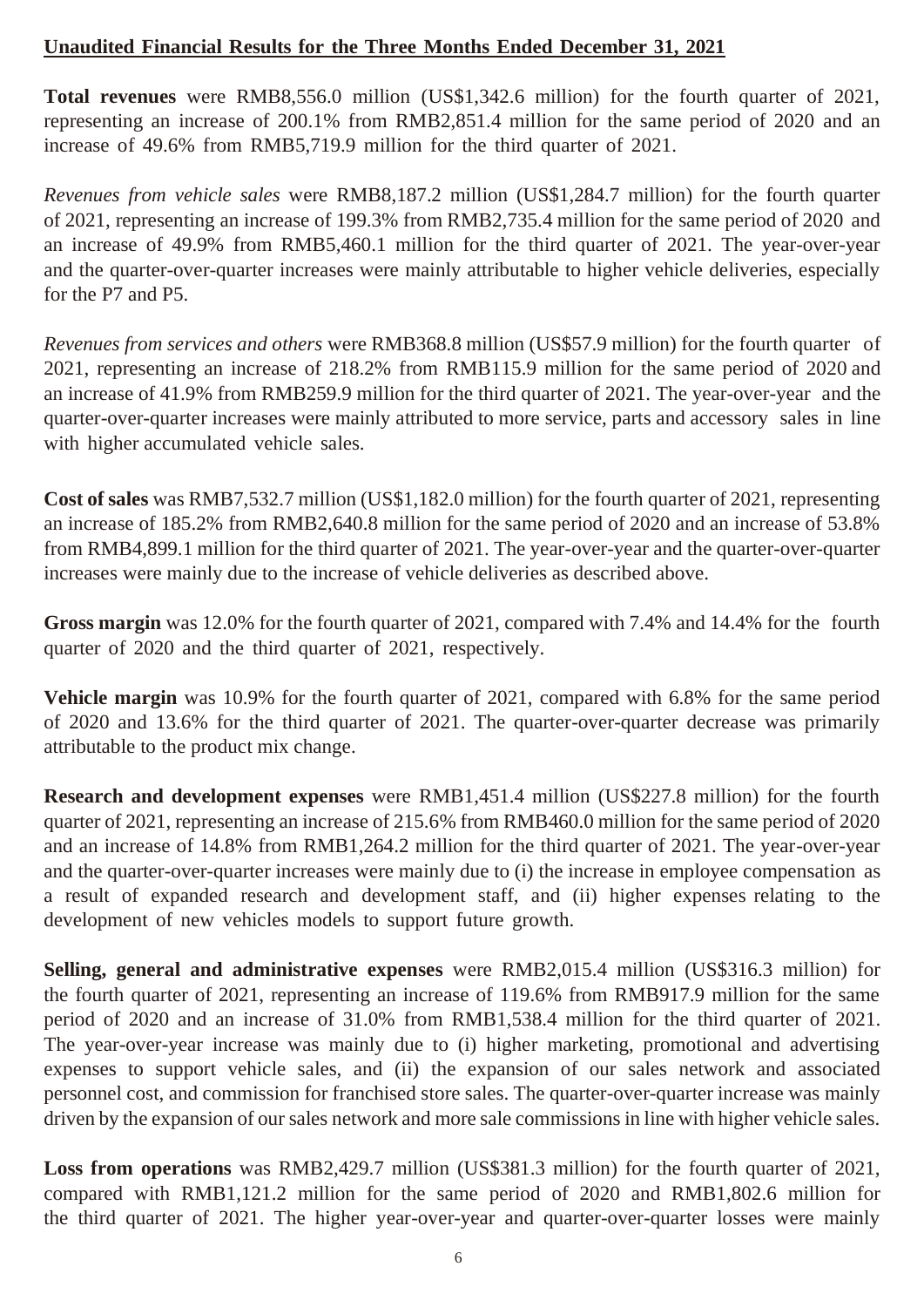attributable to higher operating expenses to support business growth as described above.

**Non-GAAP loss from operations,** which excludes share-based compensation expenses, was RMB2,340.8 million (US\$367.3 million) for the fourth quarter of 2021, compared with RMB1,046.4 million for the same period of 2020 and RMB1,700.0 million for the third quarter of 2021.

**Fair value gain on long-term investments** was RMB591.5 million (US\$92.8 million) for the fourth quarter of 2021 as a result of fair value assessment on our investment in HT Flying Car Inc. ("**Huitian**") after its Series A capital funding. As of December 31, 2021, the Group invested approximately RMB598.7 million and owned approximately 18.82% of the equity interest in Huitian.

**Net loss** was RMB1,287.2 million (US\$202.0 million) for the fourth quarter of 2021, compared with RMB787.4 million for the same period of 2020 and RMB1,594.8 million for the third quarter of 2021.

**Non-GAAP net loss,** which excludes share-based compensation expenses, was RMB1,198.3 million (US\$188.0 million) for the fourth quarter of 2021, compared with RMB712.6 million for the same period of 2020 and RMB1,492.1 million for the third quarter of 2021.

**Net loss attributable to ordinary shareholders of XPeng** was RMB1,287.2 million (US\$202.0 million) for the fourth quarter of 2021, compared with RMB787.4 million for the same period of 2020 and RMB1,594.8 million for the third quarter of 2021.

**Non-GAAP net loss attributable to ordinary shareholders of XPeng,** which excludes share-based compensation expenses, was RMB1,198.3 million (US\$188.0 million) for the fourth quarter of 2021, compared with RMB712.6 million for the same period of 2020 and RMB1,492.1 million for the third quarter of 2021.

**Basic and diluted net loss per ADS** were both RMB1.51 (US\$0.24) for the fourth quarter of 2021, compared with RMB1.05 for the fourth quarter of 2020 and RMB1.89 for the third quarter of 2021.

**Non-GAAP basic and diluted net loss per ADS** were both RMB1.41 (US\$0.22) for the fourth quarter of 2021, compared with RMB0.95 for the fourth quarter of 2020 and RMB1.77 for the third quarter of 2021.

#### **Balance Sheets**

As of December 31, 2021, the Company had cash and cash equivalents, restricted cash, short-term deposits, short-term investments and long-term deposits of RMB43,543.9 million (US\$6,833.0 million), compared with RMB35,342.1 million as of December 31, 2020 and RMB45,357.9 million as of September 30, 2021.

#### **Unaudited Financial Results for the Fiscal Year Ended December 31, 2021**

**Total revenues** were RMB20,988.1 million (US\$3,293.5 million) for fiscal year 2021, representing an increase of 259.1% from RMB5,844.3 million for the prior year.

*Revenues from vehicle sales* were RMB20,042.0 million (US\$3,145.0 million) for fiscal year 2021, representing an increase of 261.3% from RMB5,546.8 million for the prior year. The increase was mainly attributable to higher vehicle deliveries in 2021.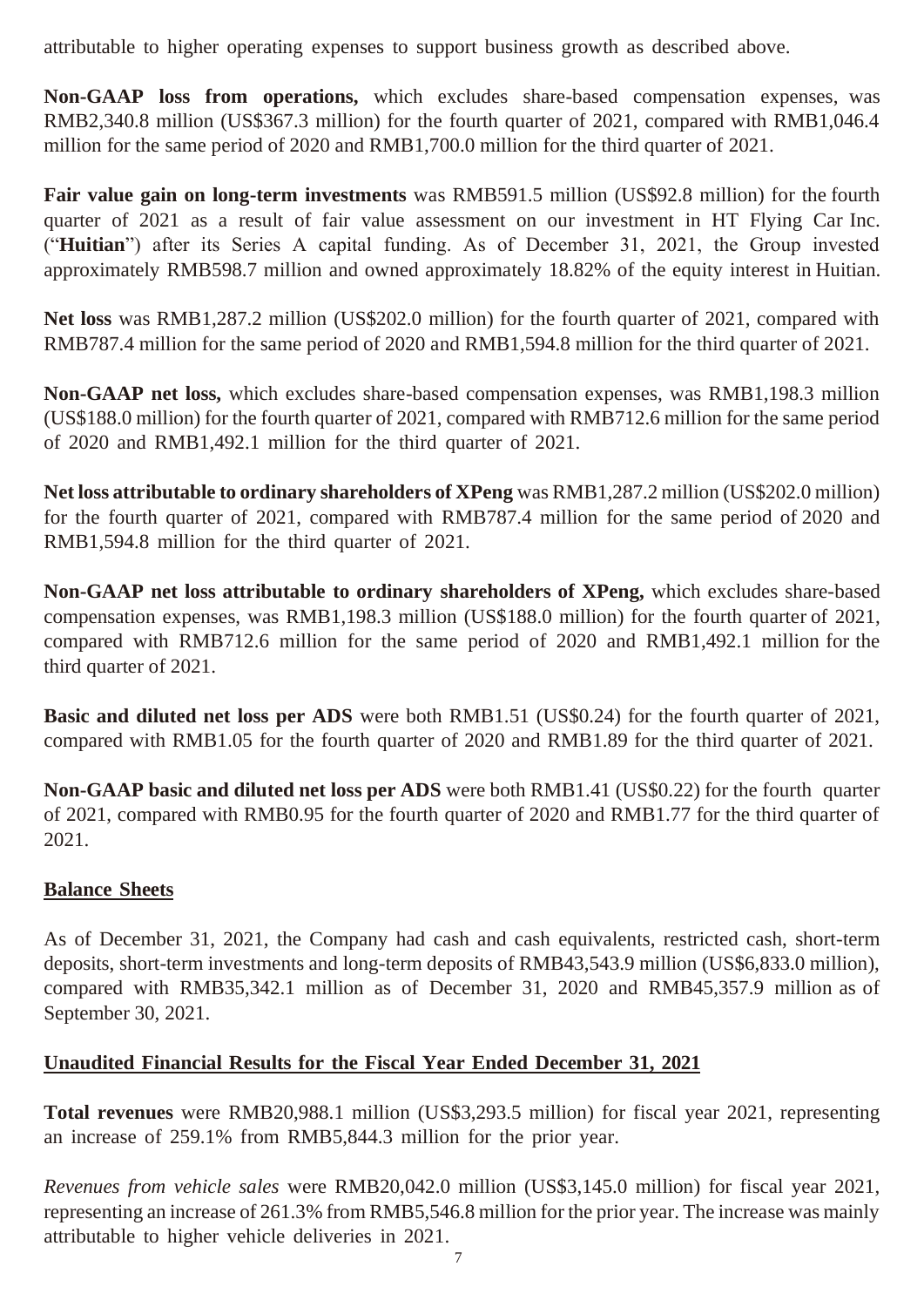*Revenues from services and others* were RMB946.2 million (US\$148.5 million) for fiscal year 2021, representing an increase of 218.0% from RMB297.6 million for the prior year. The increase was mainly attributed to more services and parts and accessory sales in line with higher accumulated vehicle sales.

**Cost of sales** was RMB18,365.6 million (US\$2,882.0 million) for fiscal year 2021, representing an increase of 229.2% from RMB5,578.3 million for the prior year. The increase was mainly due to higher vehicle deliveries as described above.

**Gross margin** was 12.5% for fiscal year 2021, compared with 4.6% for the prior year.

**Vehicle margin** was 11.5% for fiscal year 2021, compared with 3.5% for the prior year. The year-overyear margin improvement was primarily due to material cost reduction, better product mix and manufacturing efficiency driven by economies of scale.

**Research and development expenses** were RMB4,114.3 million (US\$645.6 million) for fiscal year 2021, representing an increase of 138.4% from RMB1,725.9 million for the prior year. The increase was mainly due to higher employee compensation as a result of expanded research and development staff, and higher expenses relating to new vehicle model development to support future growth.

**Selling, general and administrative expenses** were RMB5,305.4 million (US\$832.5 million) for fiscal year 2021, representing an increase of 81.7% from RMB2,920.6 million for the prior year. The increase was mainly due to (i) higher marketing, promotional and advertising expenses to support vehicle sales, (ii) the expansion of our sales network and associated personnel cost, and commission to the franchised stores.

**Other income** was RMB217.7 million (US\$34.2million) for fiscal year 2021, compared with RMB86.8 million for the prior year. The increase was mainly attributed to higher government subsidies which the Company received in 2021.

**Loss from operations** was RMB6,579.4 million (US\$1,032.5 million) for fiscal year 2021, compared with RMB4,293.7 million for the prior year.

**Non-GAAP loss from operations,** which excludes share-based compensation expenses, was RMB6,199.5 million (US\$972.8 million) for fiscal year 2021, compared with RMB3,297.3 million for the prior year.

**Fair value gain on long-term investments** was RMB591.5 million (US\$92.8 million) for fiscal year 2021 as a result of fair value assessment on the Company's investment in Huitian after its Series A capital funding.

**Net loss** was RMB4,863.1 million (US\$763.1 million) for fiscal year 2021, compared with RMB2,732.0 million for the prior year.

**Non-GAAP net loss,** which excludes share-based compensation expenses and fair value change on derivative liabilities related to the redemption right of preferred shares, was RMB4,483.1 million (US\$703.5 million) for fiscal year 2021, compared with RMB2,991.8 million for the prior year.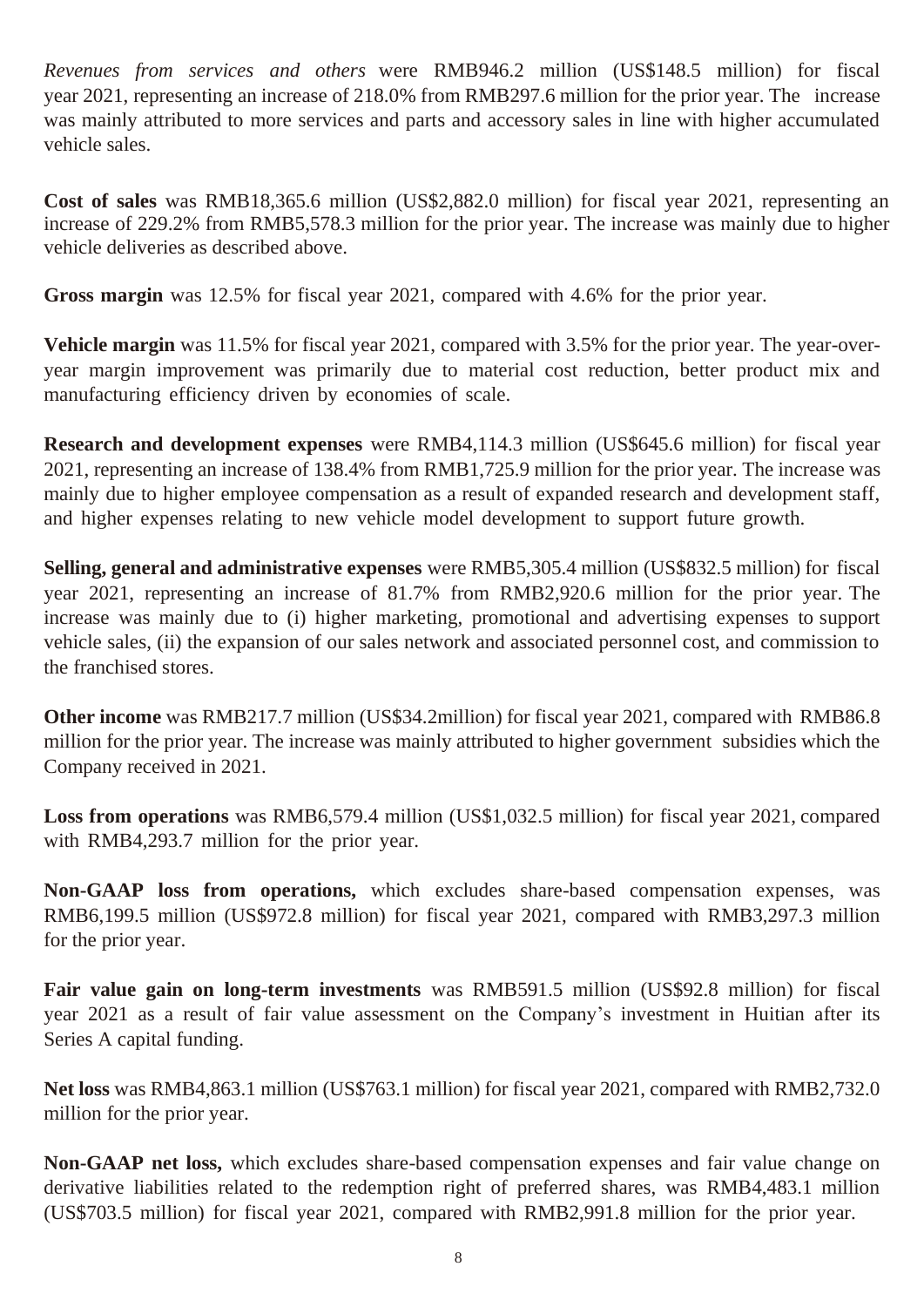**Net loss attributable to ordinary shareholders of XPeng** was RMB4,863.1 million (US\$763.1 million) for fiscal year 2021, compared with RMB4,889.7 million for the prior year.

**Non-GAAP net loss attributable to ordinary shareholders of XPeng,** which excludes share-based compensation expenses, fair value change on derivative liabilities related to the redemption right of preferred shares and accretion on preferred shares to redemption value, was RMB4,483.1 million (US\$703.5 million) for fiscal year 2021, compared with RMB2,991.8 million for the prior year.

**Basic and diluted net loss per ADS** were both RMB5.92 (US\$0.93) for fiscal year 2021, compared with RMB12.97 for the prior year.

**Non-GAAP basic and diluted net loss per ADS** were both RMB5.46 (US\$0.86) for fiscal year 2021, compared with RMB7.93 for the prior year.

#### **Business Outlook**

For the first quarter of 2022, the Company expects:

- **Deliveries of vehicles** to be between 33,500 and 34,000, representing a year-over-year increase of approximately 151.1% to 154.9%.
- **Total revenues** to be between RMB7.2 billion and RMB7.3 billion, representing a yearover-year increase of approximately 144.0% to 147.4%.

The above outlook is based on the current market conditions and reflects the Company's preliminary estimates of market and operating conditions, and customer demand, which are all subject to change.

#### **Conference Call**

The Company's management will host an earnings conference call at 8:00 AM U.S. Eastern Time on March 28, 2022 (8:00 PM Beijing/Hong Kong time on March 28, 2022).

Dial-in details for the earnings conference call are as follows:

| $+1-833-654-9168$    |
|----------------------|
| $+44-208-602-0818$   |
| $+1-209-313-0576$    |
| $+852 - 5808 - 6567$ |
| 400-682-8629         |
| 2474706              |
|                      |

Participants please dial-in 5 minutes prior to the scheduled start time to be connected to the call.

Additionally, a live and archived webcast of the conference call will be available on the Company's investor relations website at [http://ir.xiaopeng.com.](http://ir.xiaopeng.com/)

A replay of the conference call will be accessible approximately two hours after the conclusion of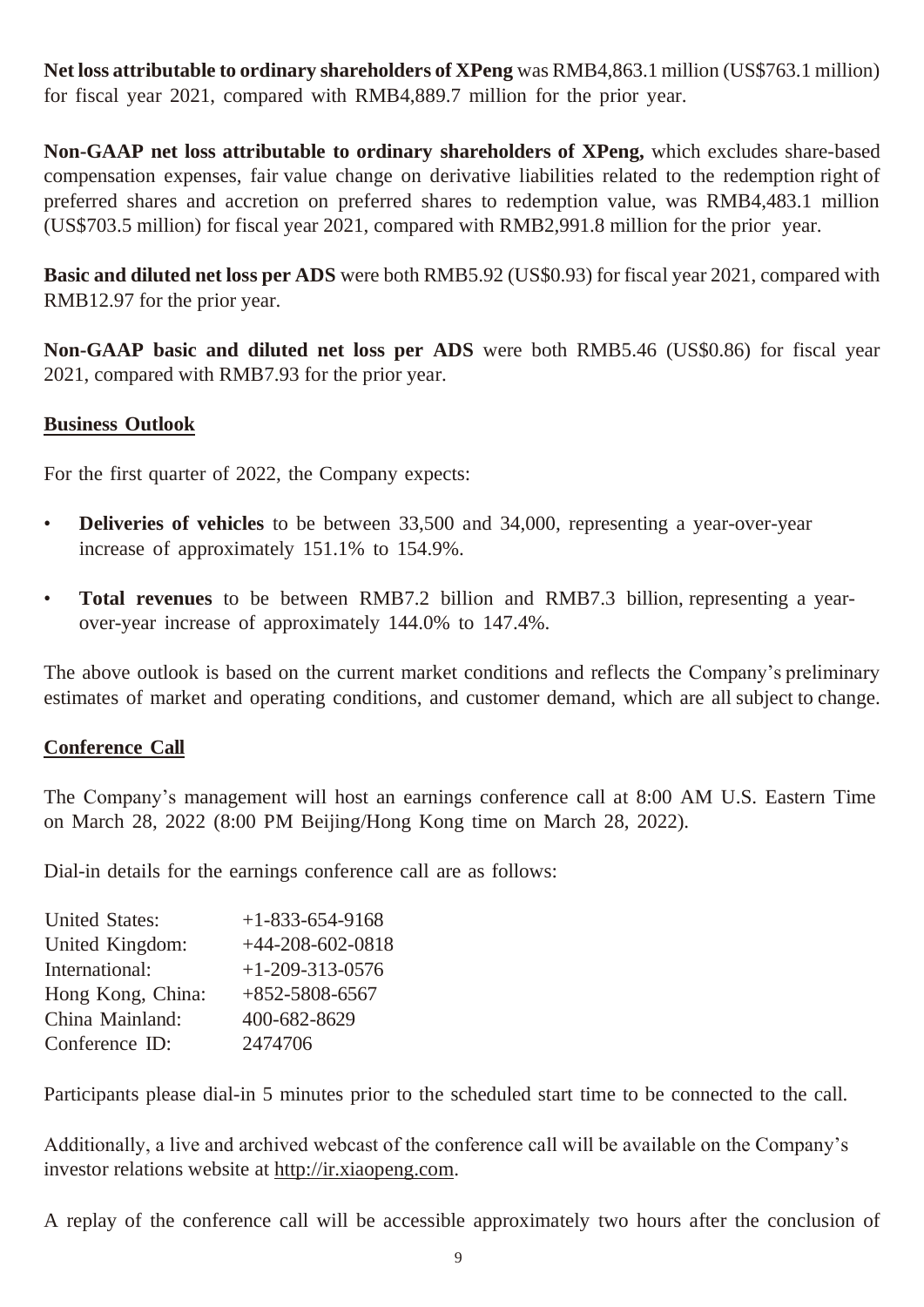the call until April 4, 2022, by dialing the following telephone numbers:

| <b>United States:</b>       | $+1 - 855 - 859 - 2056$ |
|-----------------------------|-------------------------|
| International:              | $+1-404-537-3406$       |
| Replay Access Code: 2474706 |                         |

#### **About XPeng**

XPeng is a leading Chinese Smart EV company that designs, develops, manufactures, and markets Smart EVs that appeal to the large and growing base of technology-savvy middle-class consumers in China. Its mission is to drive Smart EV transformation with technology and data, shaping the mobility experience of the future. In order to optimize its customers' mobility experience, XPeng develops inhouse its full-stack advanced driver-assistance system technology and in-car intelligent operating system, as well as core vehicle systems including powertrain and the electrification/electronic architecture. XPeng is headquartered in Guangzhou, China, with main offices in Beijing, Shanghai, Silicon Valley, San Diego and Amsterdam. The Company's Smart EVs are mainly manufactured at its plant in Zhaoqing, Guangdong province. For more information, please visit https://en.xiaopeng.com.

#### **Use of Non-GAAP Financial Measures**

The Company uses non-GAAP measures, such as non-GAAP loss from operations, non-GAAP net loss, non-GAAP net loss attributable to ordinary shareholders, non-GAAP basic loss per weighted average number of ordinary shares and non-GAAP basic loss per ADS, in evaluating its operating results and for financial and operational decision-making purposes. By excluding the impact of share-based compensation expenses, fair value change on derivative liabilities related to the redemption right of preferred shares and/or accretion on preferred shares to redemption value, the Company believes that the non-GAAP financial measures help identify underlying trends in its business and enhance the overall understanding of the Company's past performance and future prospects. The Company also believes that the non-GAAP financial measures allow for greater visibility with respect to key metrics used by the Company's management in its financial and operational decision-making. The non-GAAP financial measures are not presented in accordance with U.S. GAAP and may be different from non-GAAP methods of accounting and reporting used by other companies. The non-GAAP financial measures have limitations as analytical tools and when assessing the Company's operating performance, investors should not consider them in isolation, or as a substitute for net loss or other consolidated statements of comprehensive loss data prepared in accordance with U.S. GAAP. The Company encourages investors and others to review its financial information in its entirety and not rely on a single financial measure. The Company mitigates these limitations by reconciling the non-GAAP financial measures to the most comparable U.S. GAAP performance measures, all of which should be considered when evaluating the Company's performance.

For more information on the non-GAAP financial measures, please see the table captioned "Unaudited Reconciliations of GAAP and non-GAAP Results" set forth in this announcement.

#### **Exchange Rate Information**

This announcement contains translations of certain RMB amounts into U.S. dollars at a specified rate solely for the convenience of the reader. Unless otherwise noted, all translations from RMB to U.S. dollars and from U.S. dollars to RMB are made at a rate of RMB6.3726 to US\$1.00, the exchange rate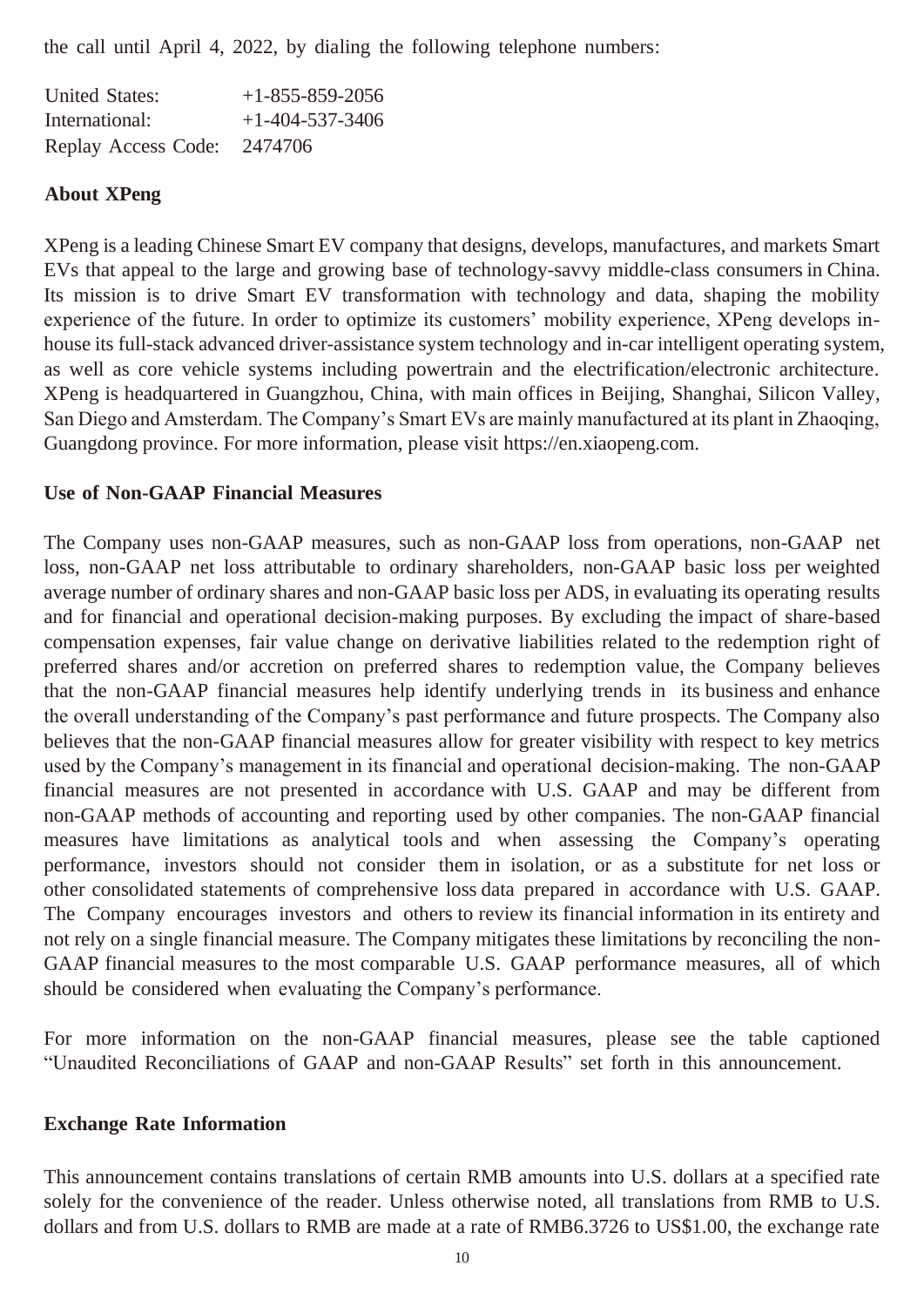on December 30, 2021 set forth in the H.10 statistical release of the Federal Reserve Board. The Company makes no representation that the RMB or U.S. dollars amounts referred could be converted into U.S. dollars or RMB, as the case may be, at any particular rate or at all.

#### **Safe Harbor Statement**

This announcement contains forward-looking statements. These statements are made under the "safe harbor" provisions of the United States Private Securities Litigation Reform Act of 1995. These forwardlooking statements can be identified by terminology such as "will," "expects," "anticipates," "future," "intends," "plans," "believes," "estimates" and similar statements. Statements that are not historical facts, including statements about XPeng's beliefs and expectations, are forward-looking statements. Forwardlooking statements involve inherent risks and uncertainties. A number of factors could cause actual results to differ materially from those contained in any forward-looking statement, including but not limited to the following: XPeng's goal and strategies; XPeng's expansion plans; XPeng's future business development, financial condition and results of operations; the trends in, and size of, China's EV market; XPeng's expectations regarding demand for, and market acceptance of, its products and services; XPeng's expectations regarding its relationships with customers, contract manufacturer, suppliers, thirdparty service providers, strategic partners and other stakeholders; general economic and business conditions; and assumptions underlying or related to any of the foregoing. Further information regarding these and other risks is included in XPeng's filings with the United States Securities and Exchange Commission. All information provided in this announcement is as of the date of this announcement, and XPeng does not undertake any obligation to update any forward-looking statement, except as required under applicable law.

#### **Contacts:**

#### **For Investor Enquiries**

IR Department XPeng Inc. E-mail: [ir@xiaopeng.com](mailto:ir@xiaopeng.com)

Jenny Cai The Piacente Group Tel: +1-212-481-2050 or +86-10-6508-0677 E-mail: [xpeng@tpg-ir.com](mailto:xpeng@tpg-ir.com)

#### **For Media Enquiries**

Marie Cheung XPeng Inc. Tel: +852-9750-5170/+86-1550-7577-546 E-mail: [mariecheung@xiaopeng.com](mailto:mariecheung@xiaopeng.com)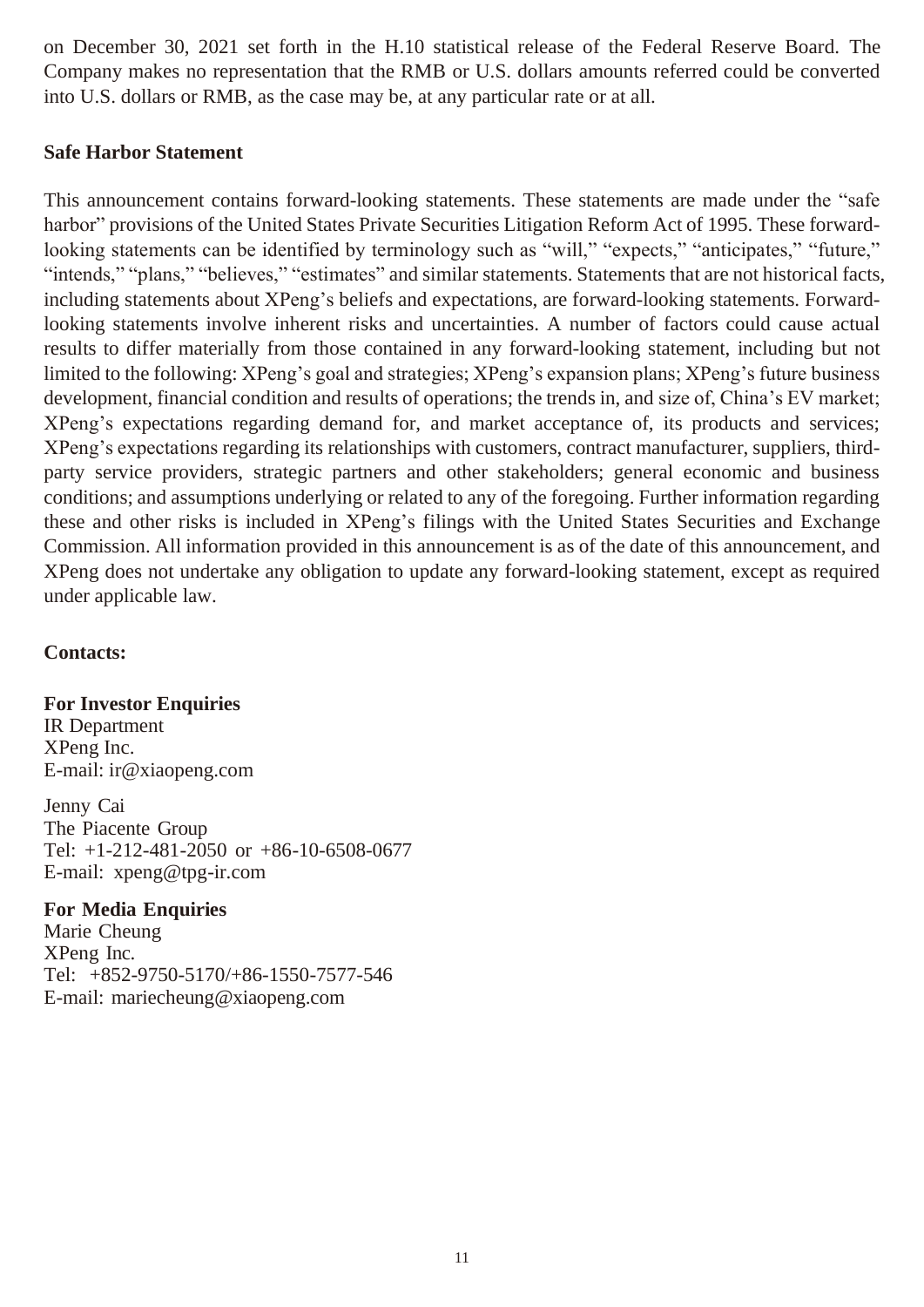### **UNAUDITED CONDENSED CONSOLIDATED BALANCE SHEETS**

|                                        | As of December 31, |            |            |  |
|----------------------------------------|--------------------|------------|------------|--|
|                                        | 2020               | 2021       | 2021       |  |
|                                        | <b>RMB</b>         | <b>RMB</b> | US\$       |  |
|                                        | audited            | unaudited  | unaudited  |  |
| <b>ASSETS</b>                          |                    |            |            |  |
| Current assets                         |                    |            |            |  |
| Cash and cash equivalents              | 29,209,388         | 11,024,906 | 1,730,048  |  |
| Restricted cash                        | 2,332,145          | 609,975    | 95,718     |  |
| Short-term deposits                    | 979,897            | 25,858,007 | 4,057,686  |  |
| Short-term investments                 | 2,820,711          | 2,833,763  | 444,679    |  |
| Accounts and notes receivable, net     | 1,128,892          | 2,673,494  | 419,530    |  |
| Current portion of installment payment |                    |            |            |  |
| receivables, net                       | 156,069            | 887,202    | 139,221    |  |
| Inventory                              | 1,343,025          | 2,661,921  | 417,713    |  |
| Amounts due from related parties       | 682                | 32,785     | 5,145      |  |
| Prepayments and other current assets   | 1,708,469          | 2,248,683  | 352,868    |  |
| <b>Total current assets</b>            | 39,679,278         | 48,830,736 | 7,662,608  |  |
| Non-current assets                     |                    |            |            |  |
| Property, plant and equipment, net     | 3,081,502          | 5,424,776  | 851,266    |  |
| Right-of-use assets, net               | 461,184            | 1,561,175  | 244,982    |  |
| Intangible assets, net                 | 607,781            | 878,724    | 137,891    |  |
| Land use rights, net                   | 249,934            | 595,471    | 93,442     |  |
| Installment payment receivables, net   | 397,467            | 1,863,492  | 292,423    |  |
| Other non-current assets               | 228,633            | 1,730,486  | 271,551    |  |
| Long-term investments                  | 1,000              | 1,549,176  | 243,100    |  |
| Long-term deposits                     |                    | 3,217,266  | 504,859    |  |
| <b>Total non-current assets</b>        | 5,027,501          | 16,820,566 | 2,639,514  |  |
| <b>Total assets</b>                    | 44,706,779         | 65,651,302 | 10,302,122 |  |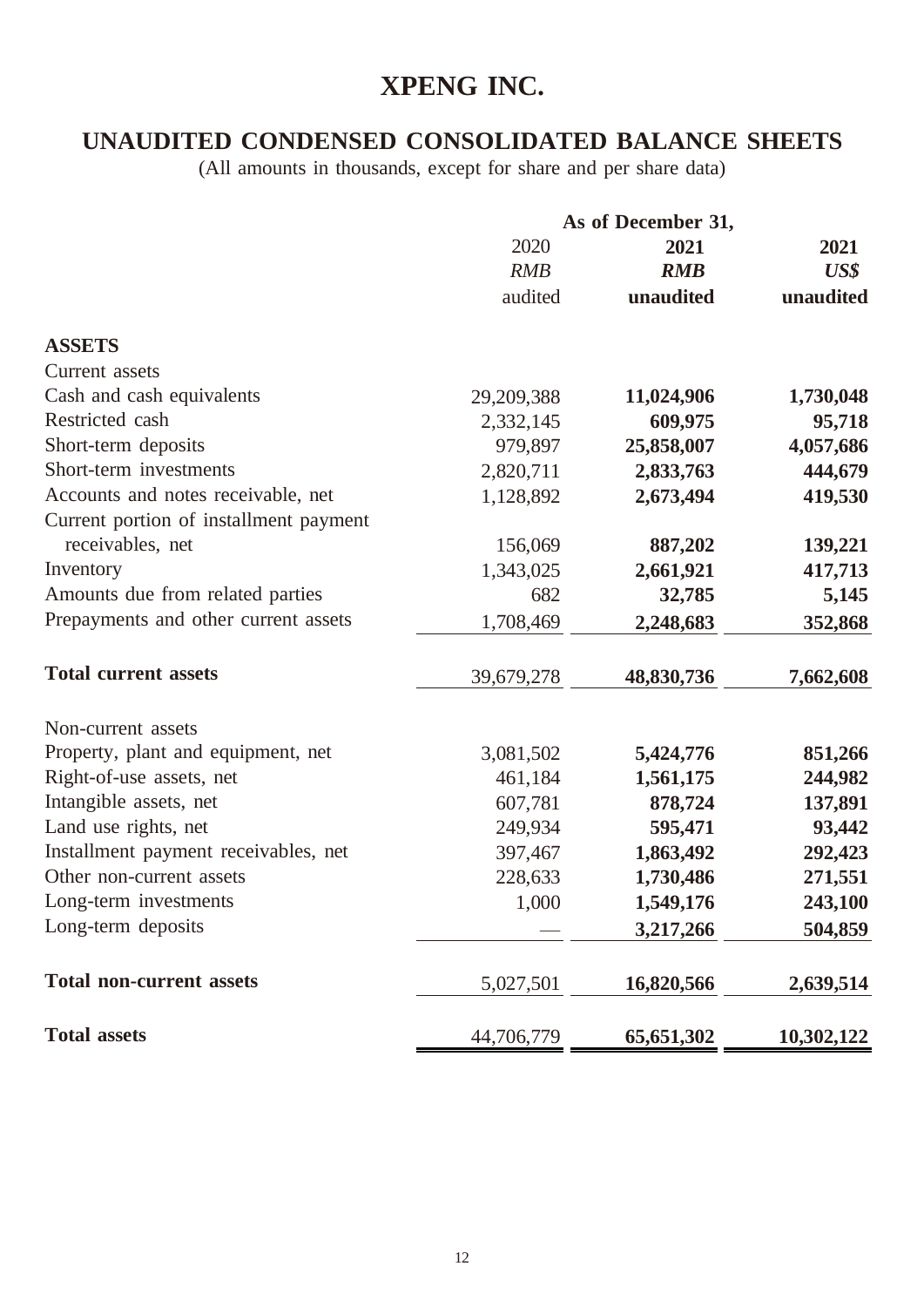### **UNAUDITED CONDENSED CONSOLIDATED BALANCE SHEETS (CONTINUED)**

|                                            | As of December 31, |                |                         |
|--------------------------------------------|--------------------|----------------|-------------------------|
|                                            | 2020               | 2021           | 2021                    |
|                                            | <b>RMB</b>         | <b>RMB</b>     | $\boldsymbol{U}$ S\$    |
|                                            | audited            | unaudited      | unaudited               |
| <b>LIABILITIES</b>                         |                    |                |                         |
| <b>Current liabilities</b>                 |                    |                |                         |
| Short-term borrowings                      | 127,900            |                |                         |
| Accounts and notes payable                 | 5,111,745          | 12,362,186     | 1,939,897               |
| Amounts due to related parties             | 12,062             | 24,919         | 3,910                   |
| Current portion of lease liabilities       | 119,565            | 373,488        | 58,608                  |
| Current portion of deferred revenue        | 163,617            | 418,227        | 65,629                  |
| Current portion of long-term borrowings    | 45,000             |                |                         |
| Accruals and other liabilities             | 2,256,165          | 4,811,107      | 754,967                 |
| Income taxes payable                       | 1,209              | 22,737         | 3,568                   |
| <b>Total current liabilities</b>           | 7,837,263          | 18,012,664     | 2,826,579               |
| Non-current liabilities                    |                    |                |                         |
| Long-term borrowings                       | 1,645,000          | 1,675,106      | 262,861                 |
| Lease liabilities                          | 352,501            | 1,189,754      | 186,698                 |
| Deferred revenue                           | 144,767            | 479,061        |                         |
| Other non-current liabilities              |                    |                | 75,175                  |
|                                            | 297,439            | 2,148,139      | 337,090                 |
| <b>Total non-current liabilities</b>       | 2,439,707          | 5,492,060      | 861,824                 |
| <b>Total liabilities</b>                   | 10,276,970         | 23,504,724     | 3,688,403               |
|                                            |                    |                |                         |
| <b>SHAREHOLDERS' EQUITY</b>                |                    |                |                         |
| Class A Ordinary shares                    | 63                 | 87             | 14                      |
| Class B Ordinary shares                    | 26                 | 25             | $\overline{\mathbf{4}}$ |
| Class C Ordinary shares                    | 12                 |                |                         |
| Additional paid-in capital                 | 46,482,512         | 59,980,534     | 9,412,255               |
| Statutory reserve                          |                    | 6,047          | 949                     |
| Accumulated deficit                        | (11,322,423)       | (16, 191, 566) | (2,540,810)             |
| Accumulated other comprehensive loss       | (730, 381)         | (1,648,549)    | (258, 693)              |
| Total shareholders' equity                 | 34,429,809         | 42,146,578     | 6,613,719               |
| Total liabilities and shareholders' equity | 44,706,779         | 65, 651, 302   | 10,302,122              |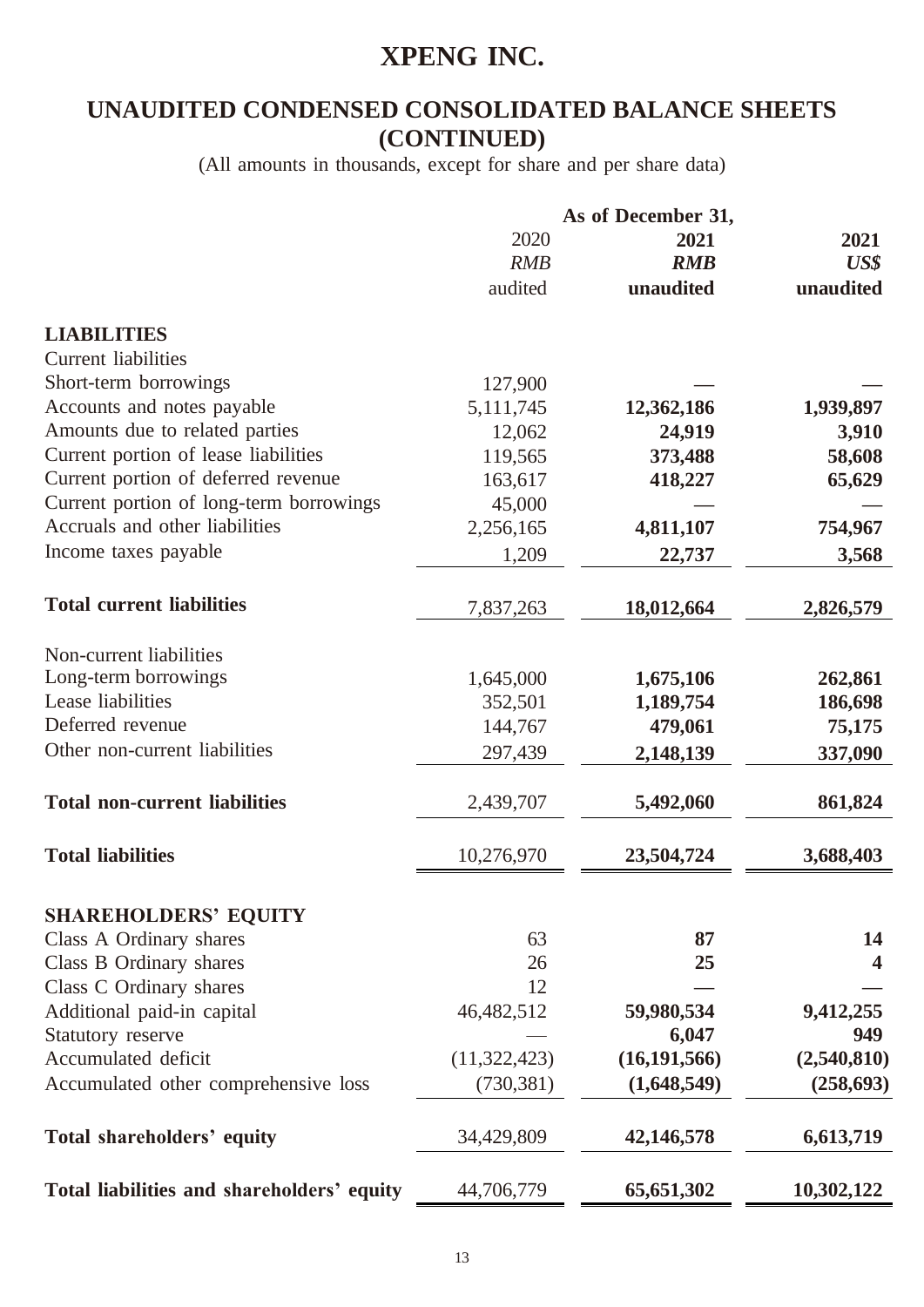### **UNAUDITED CONDENSED CONSOLIDATED STATEMENTS OF COMPREHENSIVE INCOME/(LOSS)**

|                                                                 | <b>Three Months End</b> |               |              |              |  |
|-----------------------------------------------------------------|-------------------------|---------------|--------------|--------------|--|
|                                                                 | December 31,            | September 30, | December 31, | December 31, |  |
|                                                                 | 2020                    | 2021          | 2021         | 2021         |  |
|                                                                 | <b>RMB</b>              | <b>RMB</b>    | <b>RMB</b>   | US\$         |  |
| <b>Revenues</b>                                                 |                         |               |              |              |  |
| Vehicle sales                                                   | 2,735,444               | 5,460,063     | 8,187,181    | 1,284,747    |  |
| Services and others                                             | 115,908                 | 259,855       | 368,827      | 57,877       |  |
| <b>Total revenues</b>                                           | 2,851,352               | 5,719,918     | 8,556,008    | 1,342,624    |  |
| <b>Cost of sales</b>                                            |                         |               |              |              |  |
| Vehicle sales                                                   | (2,550,587)             | (4,718,809)   | (7,296,930)  | (1,145,048)  |  |
| Services and others                                             | (90,201)                | (180, 285)    | (235,768)    | (36,997)     |  |
| <b>Total cost of sales</b>                                      | (2,640,788)             | (4,899,094)   | (7,532,698)  | (1,182,045)  |  |
| <b>Gross profit</b>                                             | 210,564                 | 820,824       | 1,023,310    | 160,579      |  |
| <b>Operating expenses</b>                                       |                         |               |              |              |  |
| Research and development                                        |                         |               |              |              |  |
| expenses                                                        | (459, 955)              | (1,264,240)   | (1,451,389)  | (227, 755)   |  |
| Selling, general and                                            |                         |               |              |              |  |
| administrative expenses                                         | (917, 883)              | (1,538,420)   | (2,015,425)  | (316, 264)   |  |
| <b>Total operating expenses</b>                                 | (1,377,838)             | (2,802,660)   | (3,466,814)  | (544, 019)   |  |
| Other income, net                                               | 46,097                  | 179,196       | 13,837       | 2,171        |  |
| <b>Loss from operations</b>                                     | (1, 121, 177)           | (1,802,640)   | (2,429,667)  | (381,269)    |  |
| Interest income                                                 | 88,867                  | 193,888       | 264,015      | 41,430       |  |
| Interest expenses                                               | (2,571)                 | (16, 347)     | (13, 841)    | (2,172)      |  |
| Fair value gain (loss) on<br>derivative liabilities             | 123,374                 | 30,190        | (26,910)     | (4,223)      |  |
| Fair value gain on long-term                                    |                         |               |              |              |  |
| investments                                                     |                         |               | 591,506      | 92,820       |  |
| Other non-operating income, net                                 | 125,303                 | 411           | 353,419      | 55,459       |  |
| Loss before income tax expenses                                 | (786, 204)              | (1,594,498)   | (1,261,478)  | (197, 955)   |  |
| Income tax expenses                                             | (1,217)                 | (303)         | (25, 687)    | (4,031)      |  |
| <b>Net loss</b>                                                 | (787, 421)              | (1,594,801)   | (1,287,165)  | (201,986)    |  |
|                                                                 |                         |               |              |              |  |
| Net loss attributable to ordinary<br>shareholders of XPeng Inc. | (787, 421)              | (1,594,801)   | (1,287,165)  | (201,986)    |  |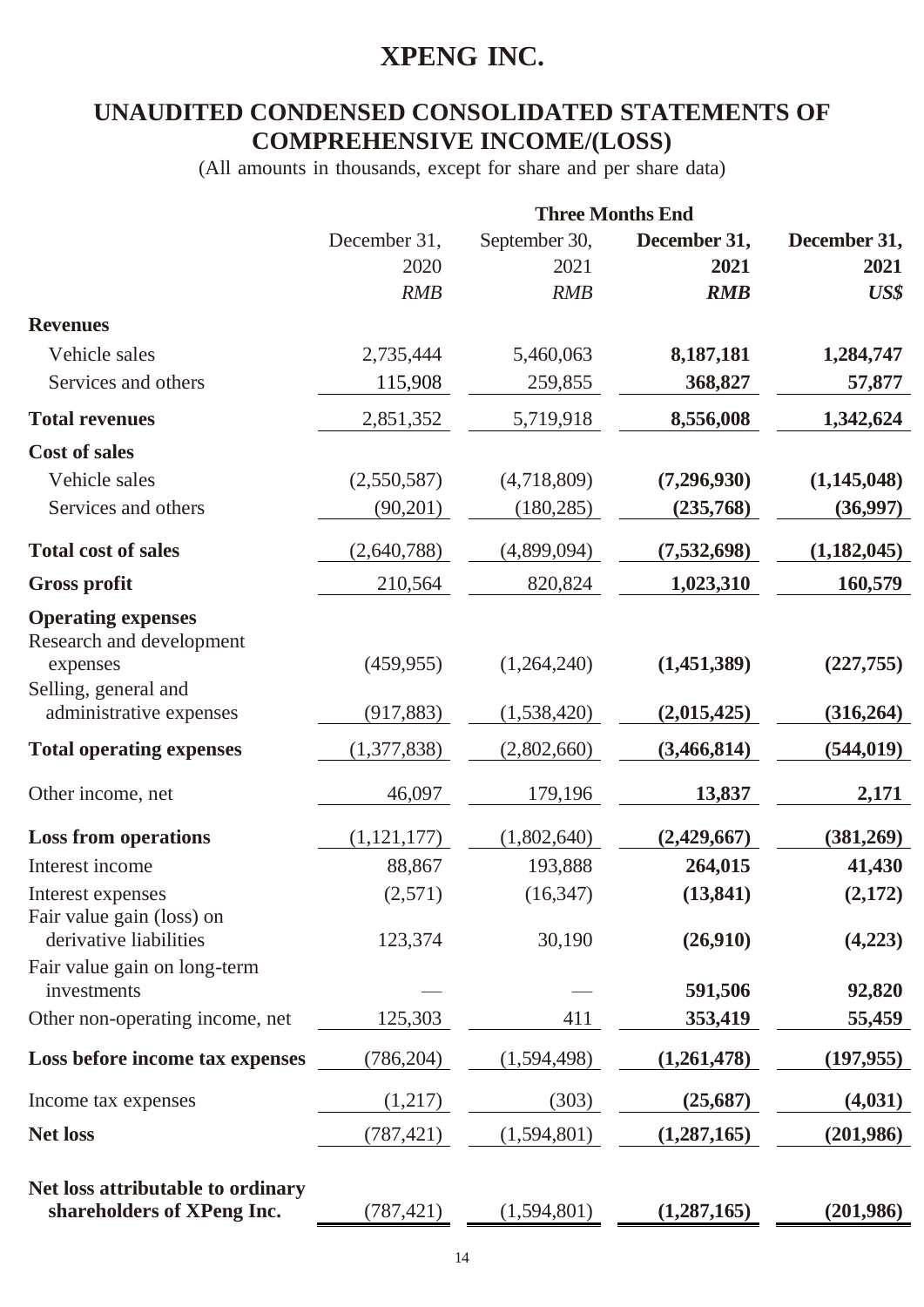### **UNAUDITED CONDENSED CONSOLIDATED STATEMENTS OF COMPREHENSIVE INCOME/(LOSS) (CONTINUED)**

|                                                                                                   | <b>Three Months End</b> |               |               |               |  |
|---------------------------------------------------------------------------------------------------|-------------------------|---------------|---------------|---------------|--|
|                                                                                                   | December 31,            | September 30, | December 31,  | December 31,  |  |
|                                                                                                   | 2020                    | 2021          | 2021          | 2021          |  |
|                                                                                                   | <b>RMB</b>              | RMB           | <b>RMB</b>    | US\$          |  |
| <b>Net loss</b>                                                                                   | (787, 421)              | (1,594,801)   | (1,287,165)   | (201,986)     |  |
| <b>Other comprehensive loss</b>                                                                   |                         |               |               |               |  |
| Foreign currency translation                                                                      |                         |               |               |               |  |
| adjustment, net of nil tax                                                                        | (565, 814)              | (26, 478)     | (568, 659)    | (89, 235)     |  |
| <b>Total comprehensive loss</b><br>attributable to XPeng Inc.                                     | (1,353,235)             | (1,621,279)   | (1,855,824)   | (291, 221)    |  |
| <b>Comprehensive loss attributable</b><br>to ordinary shareholders of<br><b>XPeng Inc.</b>        | (1,353,235)             | (1,621,279)   | (1,855,824)   | (291, 221)    |  |
|                                                                                                   |                         |               |               |               |  |
| Weighted average number of<br>ordinary shares used in<br>computing net loss per<br>ordinary share |                         |               |               |               |  |
| Basic and diluted                                                                                 | 1,495,225,306           | 1,689,885,370 | 1,700,956,007 | 1,700,956,007 |  |
| Net loss per ordinary share<br>attributable to ordinary<br>shareholders                           |                         |               |               |               |  |
| Basic and diluted                                                                                 | (0.53)                  | (0.94)        | (0.76)        | (0.12)        |  |
| Weighted average number of<br>ADS used in computing net<br>loss per share                         |                         |               |               |               |  |
| Basic and diluted                                                                                 | 747,612,653             | 844,942,685   | 850,478,004   | 850,478,004   |  |
| Net loss per ADS attributable to<br>ordinary shareholders                                         |                         |               |               |               |  |
| Basic and diluted                                                                                 | (1.05)                  | (1.89)        | (1.51)        | (0.24)        |  |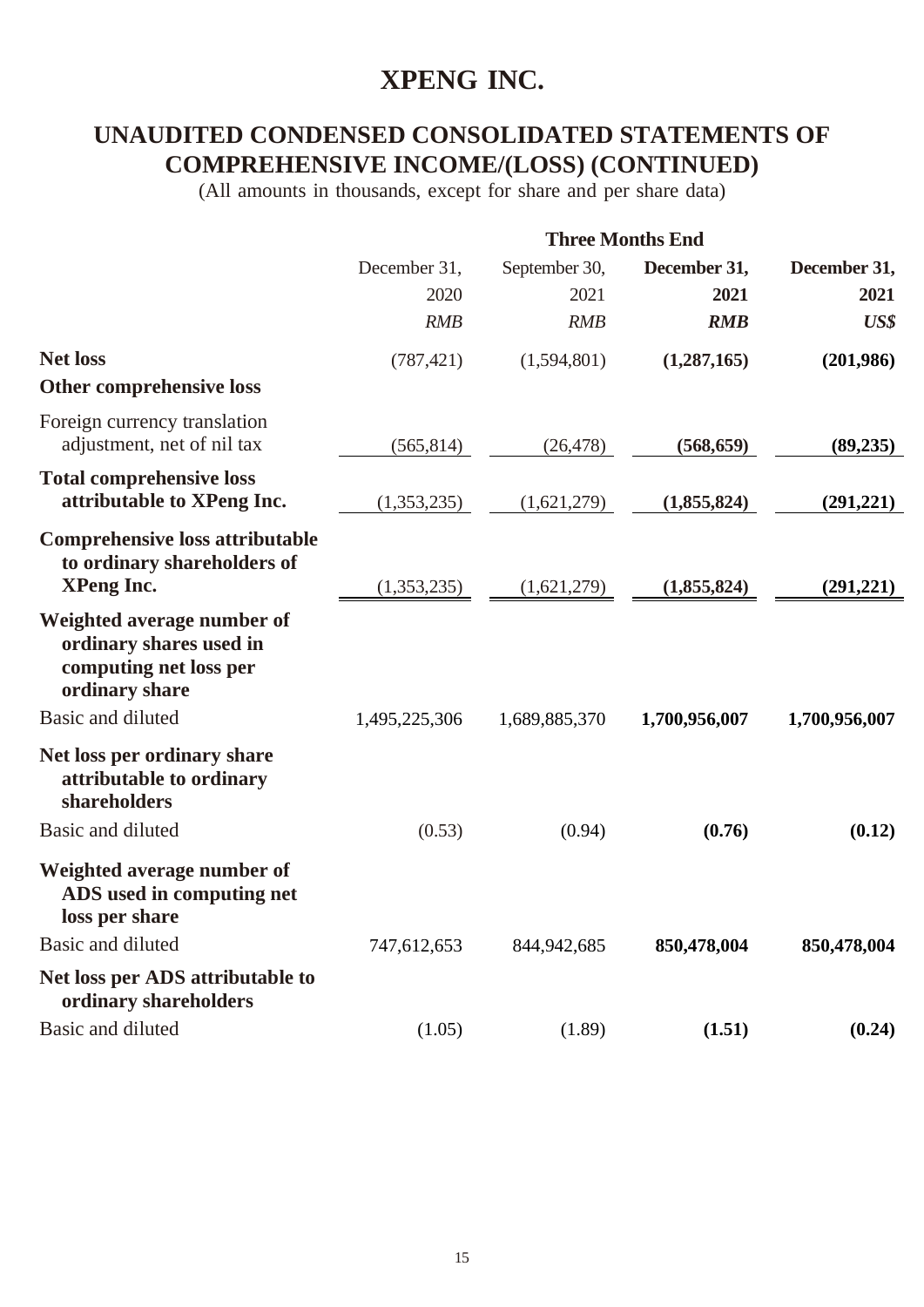### **UNAUDITED RECONCILIATIONS OF GAAP AND NON-GAAP RESULTS**

|                                                                                                     |               | <b>Three Months End</b> |               |               |
|-----------------------------------------------------------------------------------------------------|---------------|-------------------------|---------------|---------------|
|                                                                                                     | December 31,  | September 30,           | December 31,  | December 31,  |
|                                                                                                     | 2020          | 2021                    | 2021          | 2021          |
|                                                                                                     | <b>RMB</b>    | <b>RMB</b>              | <b>RMB</b>    | US\$          |
| Loss from operations                                                                                | (1,121,177)   | (1,802,640)             | (2,429,667)   | (381,269)     |
| Share-based compensation                                                                            |               |                         |               |               |
| expenses                                                                                            | 74,807        | 102,673                 | 88,846        | 13,942        |
| <b>Non-GAAP</b> loss from operations                                                                | (1,046,370)   | (1,699,967)             | (2,340,821)   | (367, 327)    |
| Net loss                                                                                            | (787, 421)    | (1,594,801)             | (1,287,165)   | (201,986)     |
| Share-based compensation                                                                            |               |                         |               |               |
| expenses                                                                                            | 74,807        | 102,673                 | 88,846        | 13,942        |
| <b>Non-GAAP</b> net loss                                                                            | (712, 614)    | (1,492,128)             | (1, 198, 319) | (188, 044)    |
| Net loss attributable to ordinary                                                                   |               |                         |               |               |
| shareholders                                                                                        | (787, 421)    | (1,594,801)             | (1,287,165)   | (201,986)     |
| Share-based compensation                                                                            | 74,807        | 102,673                 | 88,846        | 13,942        |
| expenses                                                                                            |               |                         |               |               |
| <b>Non-GAAP</b> net loss attributable                                                               |               |                         |               |               |
| to ordinary shareholders of<br><b>XPeng Inc.</b>                                                    | (712, 614)    | (1,492,128)             | (1,198,319)   | (188, 044)    |
| Weighted average number of<br>ordinary shares used in<br>calculating Non-GAAP net<br>loss per share |               |                         |               |               |
| Basic and diluted                                                                                   | 1,495,225,306 | 1,689,885,370           | 1,700,956,007 | 1,700,956,007 |
| <b>Non-GAAP</b> net loss per<br>ordinary share                                                      |               |                         |               |               |
| Basic and diluted                                                                                   | (0.48)        | (0.88)                  | (0.70)        | (0.11)        |
| Weighted average number of<br>ADS used in calculating Non-<br><b>GAAP</b> net loss per share        |               |                         |               |               |
| Basic and diluted                                                                                   | 747,612,653   | 844,942,685             | 850,478,004   | 850,478,004   |
| <b>Non-GAAP net loss per ADS</b>                                                                    |               |                         |               |               |
| Basic and diluted                                                                                   | (0.95)        | (1.77)                  | (1.41)        | (0.22)        |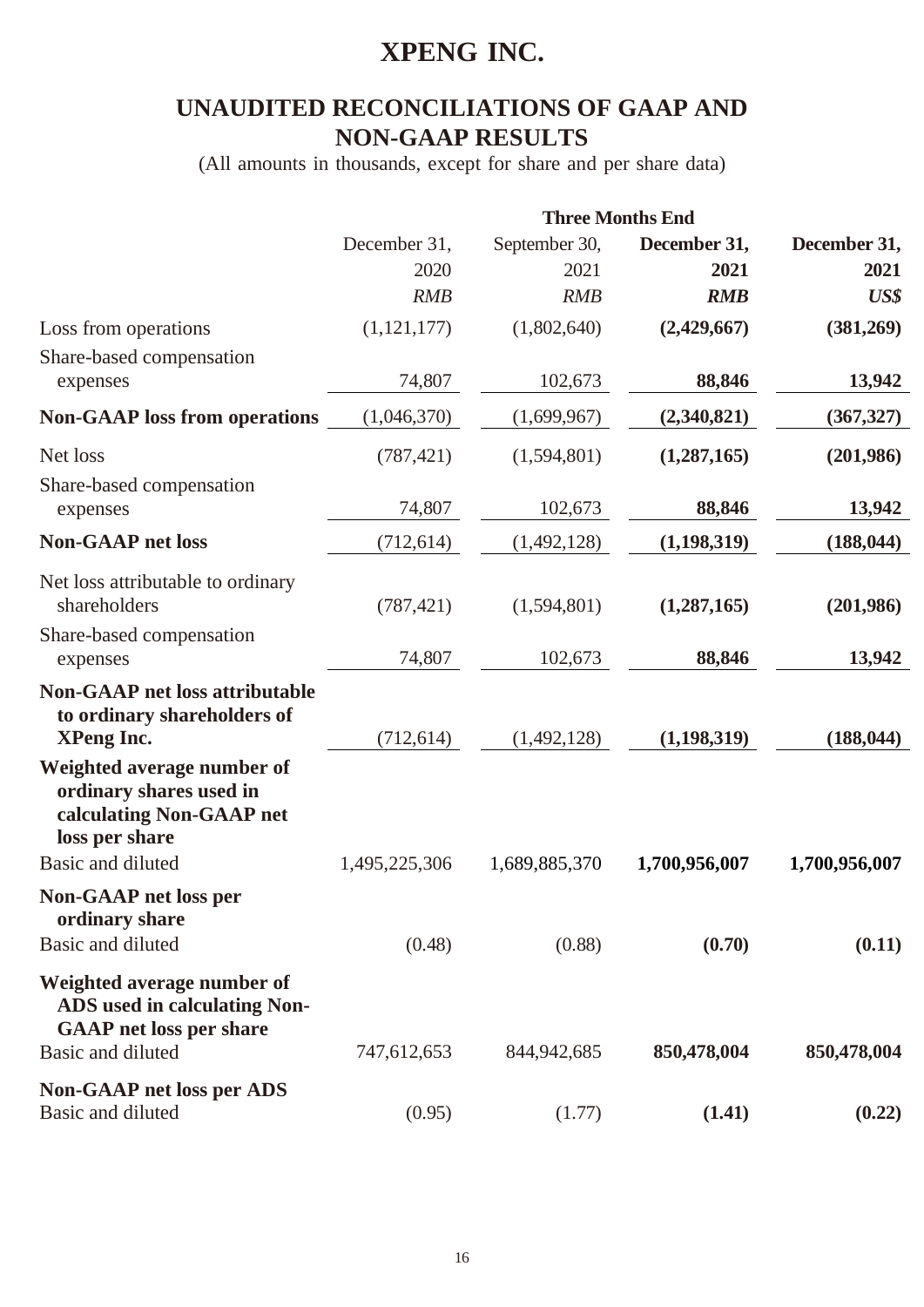### **UNAUDITED CONDENSED CONSOLIDATED STATEMENTS OF COMPREHENSIVE INCOME/(LOSS)**

|                                                                 | For the Year Ended December 31, |                |             |  |
|-----------------------------------------------------------------|---------------------------------|----------------|-------------|--|
|                                                                 | 2020                            | 2021           | 2021        |  |
|                                                                 | <b>RMB</b>                      | <b>RMB</b>     | US\$        |  |
|                                                                 | audited                         | unaudited      | unaudited   |  |
| <b>Revenues</b>                                                 |                                 |                |             |  |
| Vehicle sales                                                   | 5,546,754                       | 20,041,955     | 3,145,020   |  |
| Services and others                                             | 297,567                         | 946,176        | 148,476     |  |
| <b>Total revenues</b>                                           | 5,844,321                       | 20,988,131     | 3,293,496   |  |
| <b>Cost of sales</b>                                            |                                 |                |             |  |
| Vehicle sales                                                   | (5,350,479)                     | (17,733,036)   | (2,782,700) |  |
| Services and others                                             | (227, 853)                      | (632, 540)     | (99,259)    |  |
| <b>Total cost of sales</b>                                      | (5,578,332)                     | (18, 365, 576) | (2,881,959) |  |
| <b>Gross profit</b>                                             | 265,989                         | 2,622,555      | 411,537     |  |
| <b>Operating expenses</b>                                       |                                 |                |             |  |
| Research and development expenses                               | (1,725,906)                     | (4, 114, 267)  | (645, 618)  |  |
| Selling, general and administrative                             |                                 |                |             |  |
| expenses                                                        | (2,920,649)                     | (5,305,433)    | (832, 538)  |  |
| <b>Total operating expenses</b>                                 | (4, 646, 555)                   | (9,419,700)    | (1,478,156) |  |
| Other income, net                                               | 86,830                          | 217,740        | 34,168      |  |
| <b>Loss from operations</b>                                     | (4,293,736)                     | (6,579,405)    | (1,032,451) |  |
| Interest income                                                 | 133,036                         | 743,034        | 116,598     |  |
| Interest expenses                                               | (22, 451)                       | (55,336)       | (8,683)     |  |
| Fair value gain on derivative liabilities                       | 1,362,025                       | 79,262         | 12,438      |  |
| Fair value gain on long-term investments                        |                                 | 591,506        | 92,820      |  |
| Other non-operating income, net                                 | 90,364                          | 383,833        | 60,232      |  |
| Loss before income tax expenses                                 | (2,730,762)                     | (4,837,106)    | (759, 046)  |  |
| Income tax expenses                                             | (1,223)                         | (25,990)       | (4,078)     |  |
| <b>Net loss</b>                                                 | (2,731,985)                     | (4,863,096)    | (763, 124)  |  |
| <b>Accretion on Preferred Shares to</b><br>redemption value     | (2,157,744)                     |                |             |  |
| Net loss attributable to ordinary<br>shareholders of XPeng Inc. | (4,889,729)                     | (4,863,096)    | (763, 124)  |  |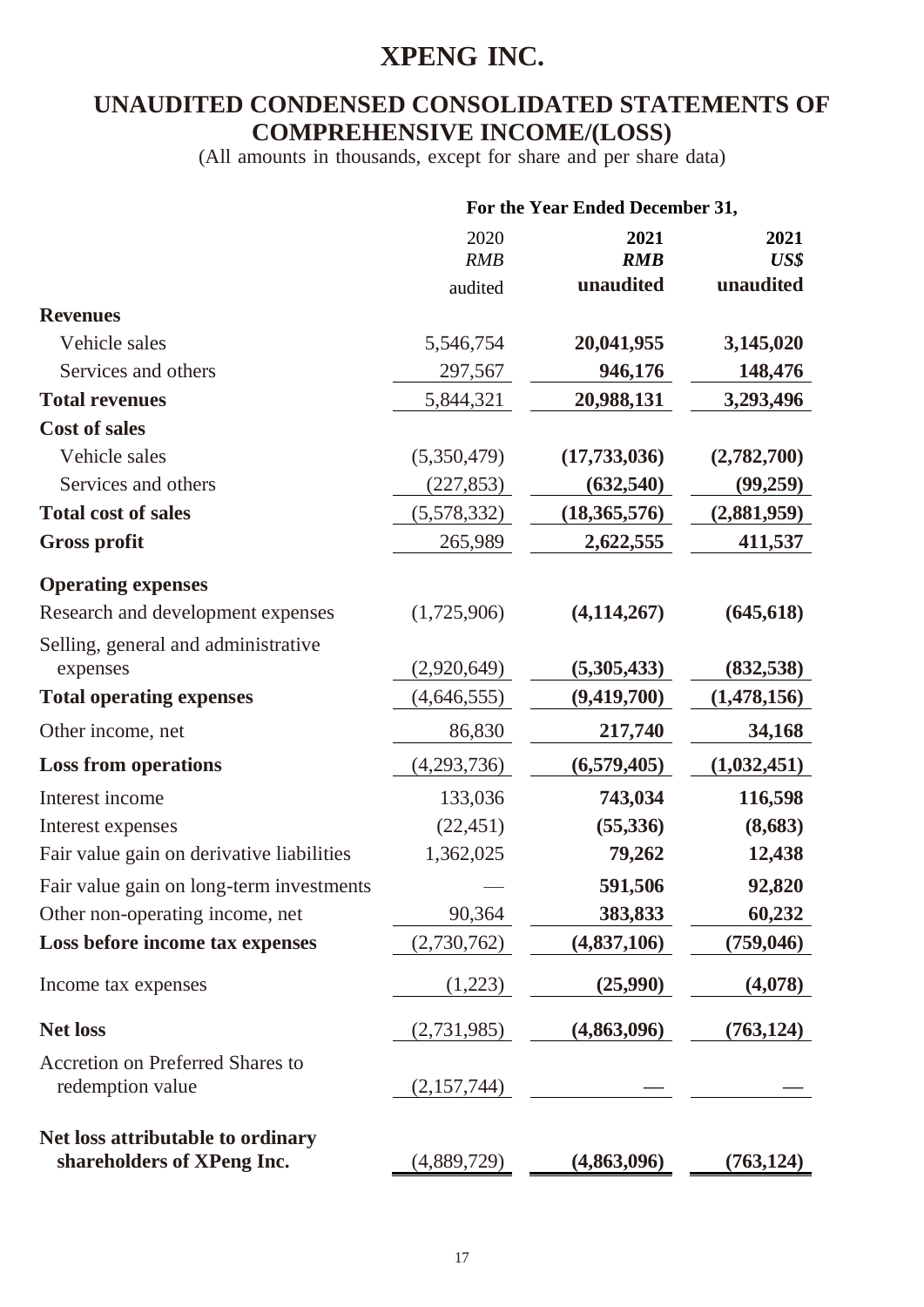### **UNAUDITED CONDENSED CONSOLIDATED STATEMENTS OF COMPREHENSIVE INCOME/(LOSS) (CONTINUED)**

|                                                                                                | For the Year Ended December 31, |                                 |                           |
|------------------------------------------------------------------------------------------------|---------------------------------|---------------------------------|---------------------------|
|                                                                                                | 2020<br><b>RMB</b><br>audited   | 2021<br><b>RMB</b><br>unaudited | 2021<br>US\$<br>unaudited |
| <b>Net loss</b>                                                                                | (2,731,985)                     | (4,863,096)                     | (763, 124)                |
| Other comprehensive loss                                                                       |                                 |                                 |                           |
| Foreign currency translation adjustment, net<br>of nil tax                                     | (724, 433)                      | (918, 168)                      | (144, 081)                |
| Total comprehensive loss attributable to<br><b>XPeng Inc.</b>                                  | (3,456,418)                     | (5,781,264)                     | (907, 205)                |
| Accretion on Preferred Shares to redemption<br>value                                           | (2,157,744)                     |                                 |                           |
| <b>Comprehensive loss attributable to</b><br>ordinary shareholders of XPeng Inc.               | (5,614,162)                     | (5,781,264)                     | (907, 205)                |
| Weighted average number of ordinary<br>shares used in computing net loss per<br>ordinary share |                                 |                                 |                           |
| Basic and diluted                                                                              | 754,270,914                     | 1,642,906,400                   | 1,642,906,400             |
| Net loss per ordinary share attributable to<br>ordinary shareholders                           |                                 |                                 |                           |
| Basic and diluted                                                                              | (6.48)                          | (2.96)                          | (0.46)                    |
| Weighted average number of ADS used in<br>computing net loss per share                         |                                 |                                 |                           |
| Basic and diluted                                                                              | 377, 135, 457                   | 821,453,200                     | 821,453,200               |
| Net loss per ADS attributable to ordinary<br>shareholders                                      |                                 |                                 |                           |
| Basic and diluted                                                                              | (12.97)                         | (5.92)                          | (0.93)                    |